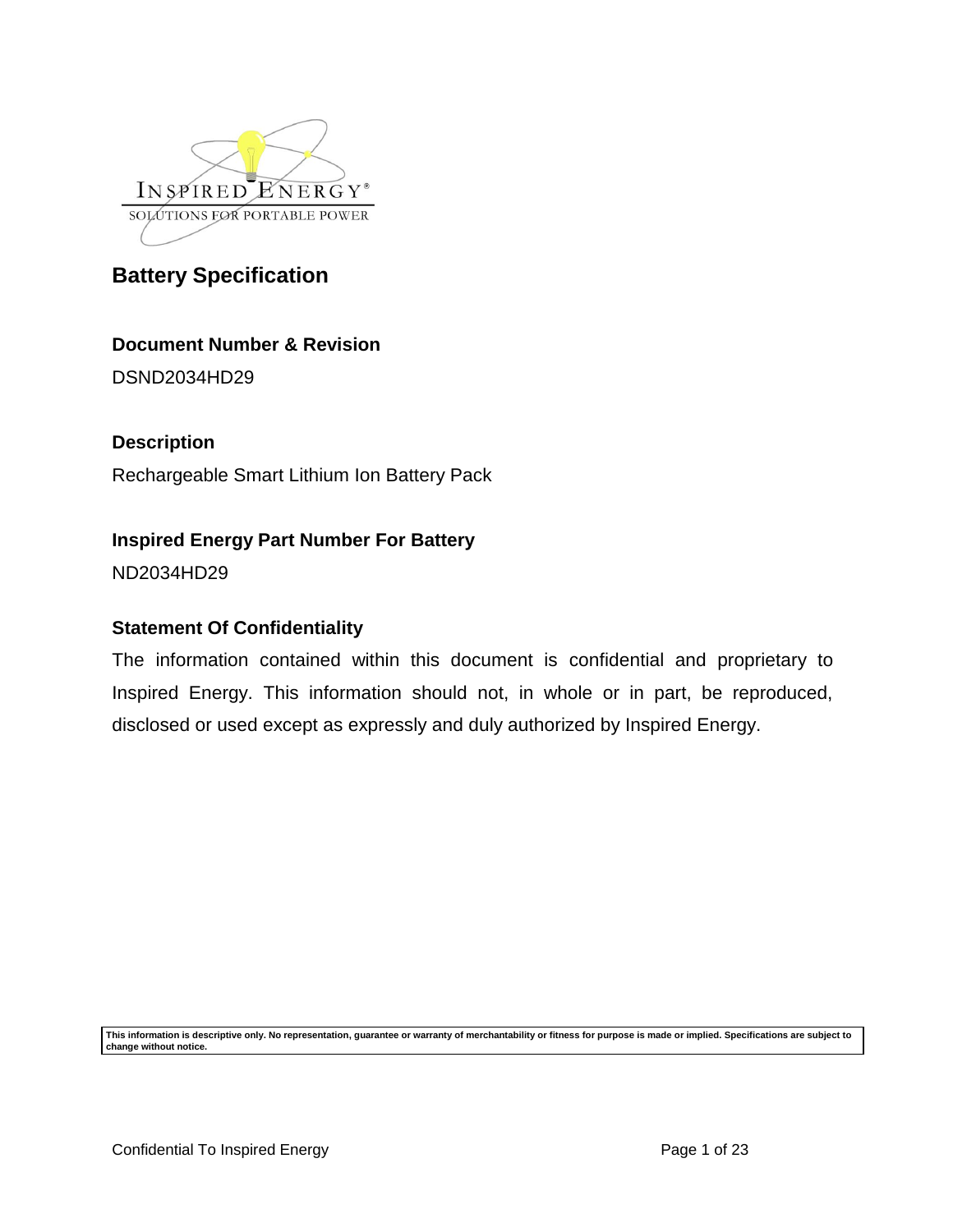

| <b>Specification Number</b>   | DSND2034HD29 |
|-------------------------------|--------------|
| <b>Specification Revision</b> | 11           |
| <b>Prepared By</b>            | RAH          |
| Issue date                    | 1/27/16      |

### **TABLE OF CONTENTS**

| 1.             |                |  |
|----------------|----------------|--|
| 2.             |                |  |
| 2.1.           |                |  |
| 2.2.           |                |  |
| 2.3.           |                |  |
| 2.3.1.         |                |  |
| 2.3.2.         |                |  |
| 2.3.3.         |                |  |
| 2.3.4.         |                |  |
| 3.             |                |  |
|                |                |  |
| 3.1.<br>3.1.1. |                |  |
| 3.1.2.         |                |  |
| 3.1.3.         |                |  |
| 3.1.4.         |                |  |
| 3.1.5.         | $Charge \dots$ |  |
| 3.1.6.         |                |  |
| 3.1.7.         |                |  |
| 3.2.           |                |  |
| 3.2.1.         |                |  |
| 3.2.2.         |                |  |
| 3.2.3.         |                |  |
|                | 3.2.3.1.       |  |
|                | 3.2.3.2.       |  |
|                | 3.2.3.3.       |  |
| 3.2.4.         |                |  |
| 3.3.           |                |  |
| 3.3.1.         |                |  |
| 3.3.2.         |                |  |
| 3.3.3.         |                |  |
| 3.3.4.         |                |  |
|                | 3.3.4.1.       |  |
|                | 3.3.4.2.       |  |
|                | 3.3.4.3.       |  |
| 3.3.5.         |                |  |
| 3.3.6.         |                |  |
| 3.3.7.         |                |  |
| 3.3.8.         |                |  |
| 3.3.9.         |                |  |
| 3.3.10.        |                |  |
| 3.4.           |                |  |
| 3.4.1.         |                |  |
| 3.4.2.         |                |  |
| 3.4.3.         |                |  |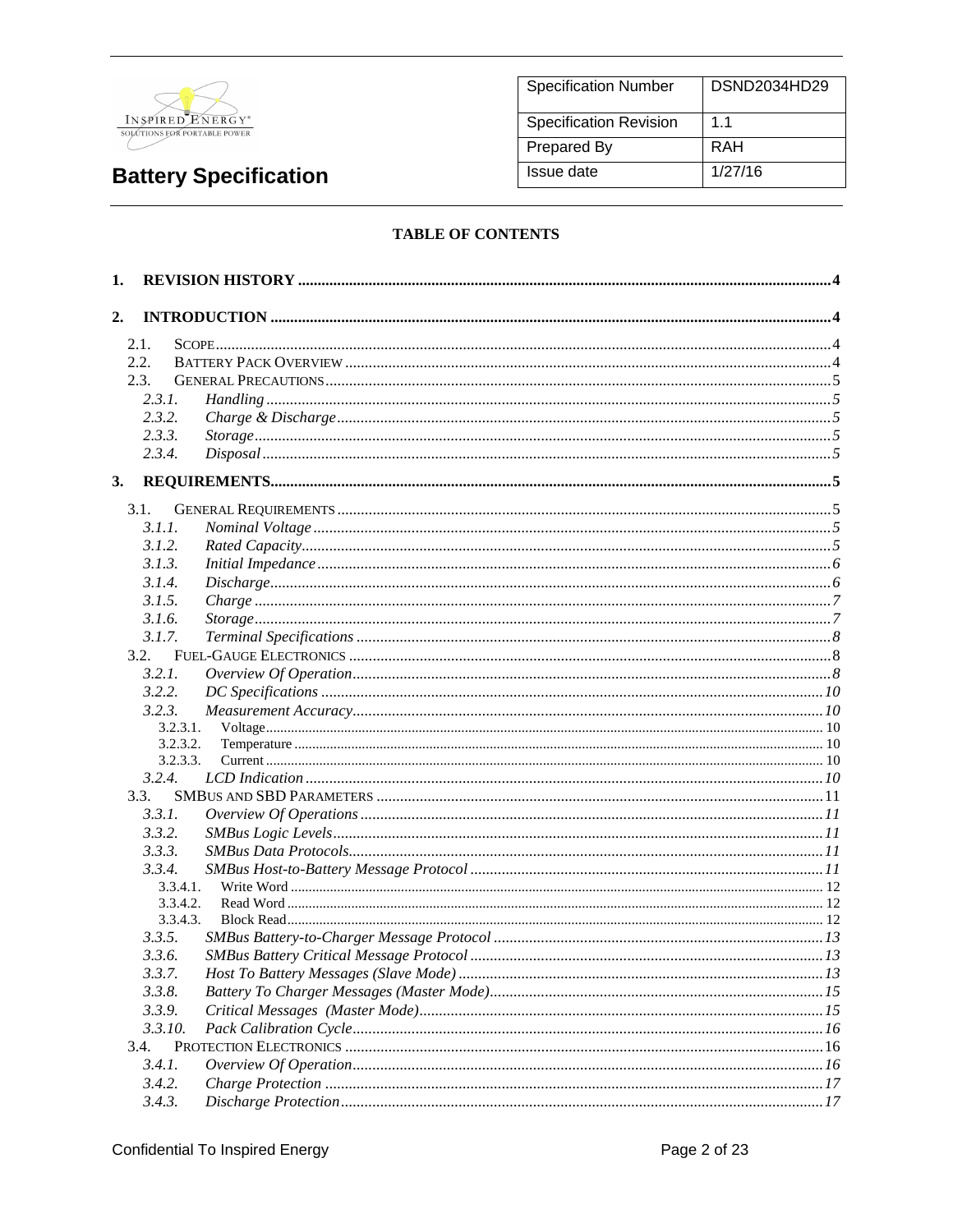

#### **Specification Number** DSND2034HD29 Specification Revision  $1.1$ **Prepared By RAH Issue date**  $1/27/16$

# **Battery Specification**

| 3.4.4. |                                                                                                                                                                                                    |  |
|--------|----------------------------------------------------------------------------------------------------------------------------------------------------------------------------------------------------|--|
| 3.5.   |                                                                                                                                                                                                    |  |
| 3.5.1. | $\emph{Overview Of Operation} \label{OverviewOfOperation} \emph{Overview Of Operation} \emph{19}$                                                                                                  |  |
| 3.5.2. |                                                                                                                                                                                                    |  |
| 3.5.3. |                                                                                                                                                                                                    |  |
|        |                                                                                                                                                                                                    |  |
| 3.6.1. |                                                                                                                                                                                                    |  |
| 3.6.2. |                                                                                                                                                                                                    |  |
| 3.6.3. |                                                                                                                                                                                                    |  |
| 3.6.4. |                                                                                                                                                                                                    |  |
| 3.6.5. |                                                                                                                                                                                                    |  |
| 3.7.   |                                                                                                                                                                                                    |  |
| 3.7.1. |                                                                                                                                                                                                    |  |
| 3.8.   |                                                                                                                                                                                                    |  |
| 3.8.1. | $\emph{Life Expectancy} \label{prop:1} \emph{Life Expectancy} \normalsize \normalsize \ldots \normalsize \normalsize \normalsize \textcolor{red}{\textbf{Life Expectancy}} \textcolor{black}{.23}$ |  |
| 3.8.2. |                                                                                                                                                                                                    |  |
| 3.8.3. |                                                                                                                                                                                                    |  |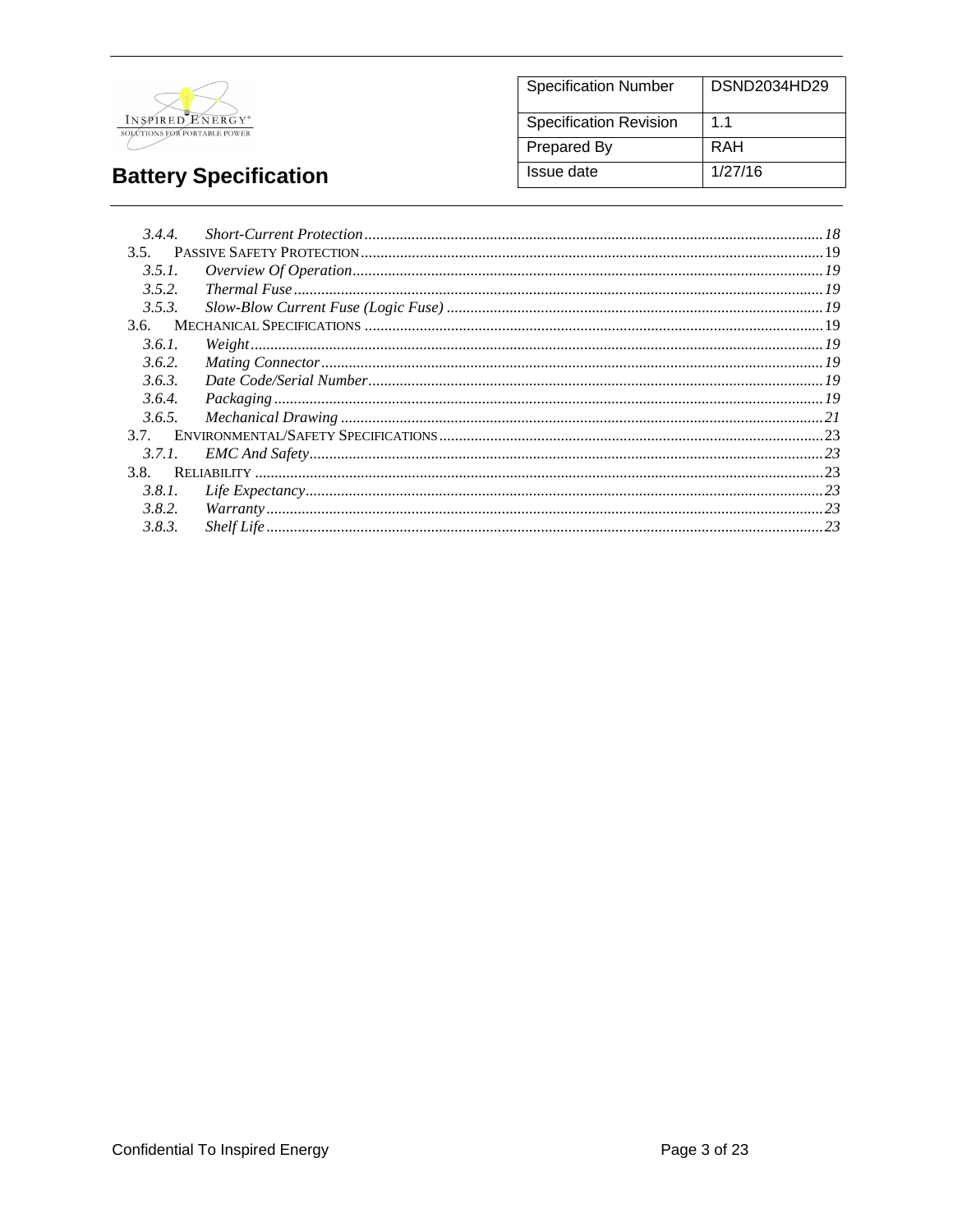

| <b>Specification Number</b>   | DSND2034HD29   |
|-------------------------------|----------------|
| <b>Specification Revision</b> | 1 <sub>1</sub> |
| Prepared By                   | RAH            |
| Issue date                    | 1/27/16        |

# **1. REVISION HISTORY**

| Revision | Release | Revisions              | <b>Issued</b> | Approved By |
|----------|---------|------------------------|---------------|-------------|
|          | Date    |                        | <b>By</b>     |             |
| 1.0      | 1/23/15 | Release.               | <b>RAH</b>    | DB, LJ      |
| 1.1      | 1/27/16 | Changed shipping s-o-c | IJ            | LJ          |
|          |         |                        |               |             |
|          |         |                        |               |             |

# **2. INTRODUCTION**

# **2.1. Scope**

This specification describes the physical, functional and electrical characteristics of a rechargeable Lithium Ion battery pack supplied by Inspired Energy. This specification is the interface document between Inspired Energy and it's customers. It is understood that the customer may create their own internal specification. However, this specification is the master that defines the battery's operation. Battery packs produced will meet this specification.

# **2.2. Battery Pack Overview**

This specification describes the physical, functional and electrical requirements for the ND2034HD29 Smart Battery including a rechargeable Lithium Ion battery and a Battery Management Module. The battery consists of (4) Lithium Ion rechargeable cells of 18650 size, assembled in a 4 series / 1 parallel (4S 1P) configuration. Each cell has an average voltage of 3.6V and a typical capacity of 2.9Ah giving a battery pack of 14.4V and 2.9Ah typical.

The battery is capable of communicating with host or the charger through the System Management Bus (SMBus). The battery is fully SMBus and SBDS Revision 1.1compliant. Protection is provided for over-charge, over-discharge and short circuit. For redundancy, passive safety devices have been integrated into the pack to protect against overcurrent and over-temperature, and secondary over-voltage has been implemented with a logic-fuse and controller.

The battery pack comprises the individual elements as shown below.

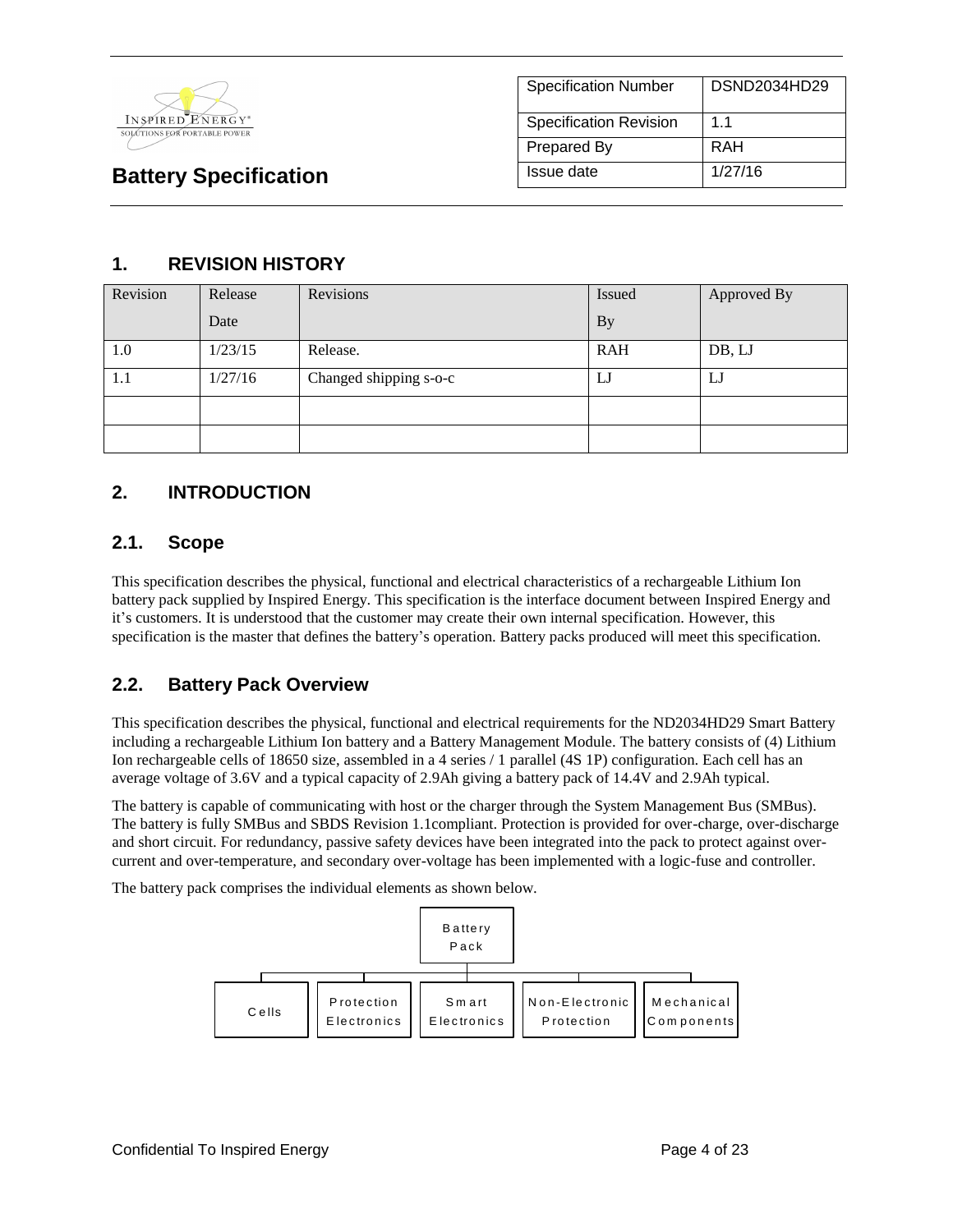

Specification Number | DSND2034HD29 Specification Revision | 1.1 Prepared By RAH **Battery Specification** Issue date 1/27/16

# **2.3. General Precautions**

# 2.3.1. Handling

- Avoid shorting the battery
- Do not immerse in water.
- Do not disassemble or deform the battery
- Do not expose to, or dispose of the battery in fire.
- Avoid excessive physical shock or vibration.
- Keep out of the reach of children.
- Never use a battery that appears to have suffered abuse.

# 2.3.2. Charge & Discharge

- Battery must be charged in appropriate charger only.
- Never use a modified or damaged charger.
- Specified product use only.

### 2.3.3. Storage

Store in a cool, dry and well-ventilated area.

# 2.3.4. Disposal

Regulations vary for different countries. Dispose of in accordance with local regulations.

# **3. REQUIREMENTS**

### **3.1. General Requirements**

### 3.1.1. Nominal Voltage

The battery nominal operating voltage is 14.4V.

### 3.1.2. Rated Capacity

The initial capacity is  $\geq$  2755mAh (based on a CV charge of 16.8V  $\pm$  50mV with a current limit of 1500mA and a 580mA discharge to 10.00V @ 25C, within 1 hour of charge).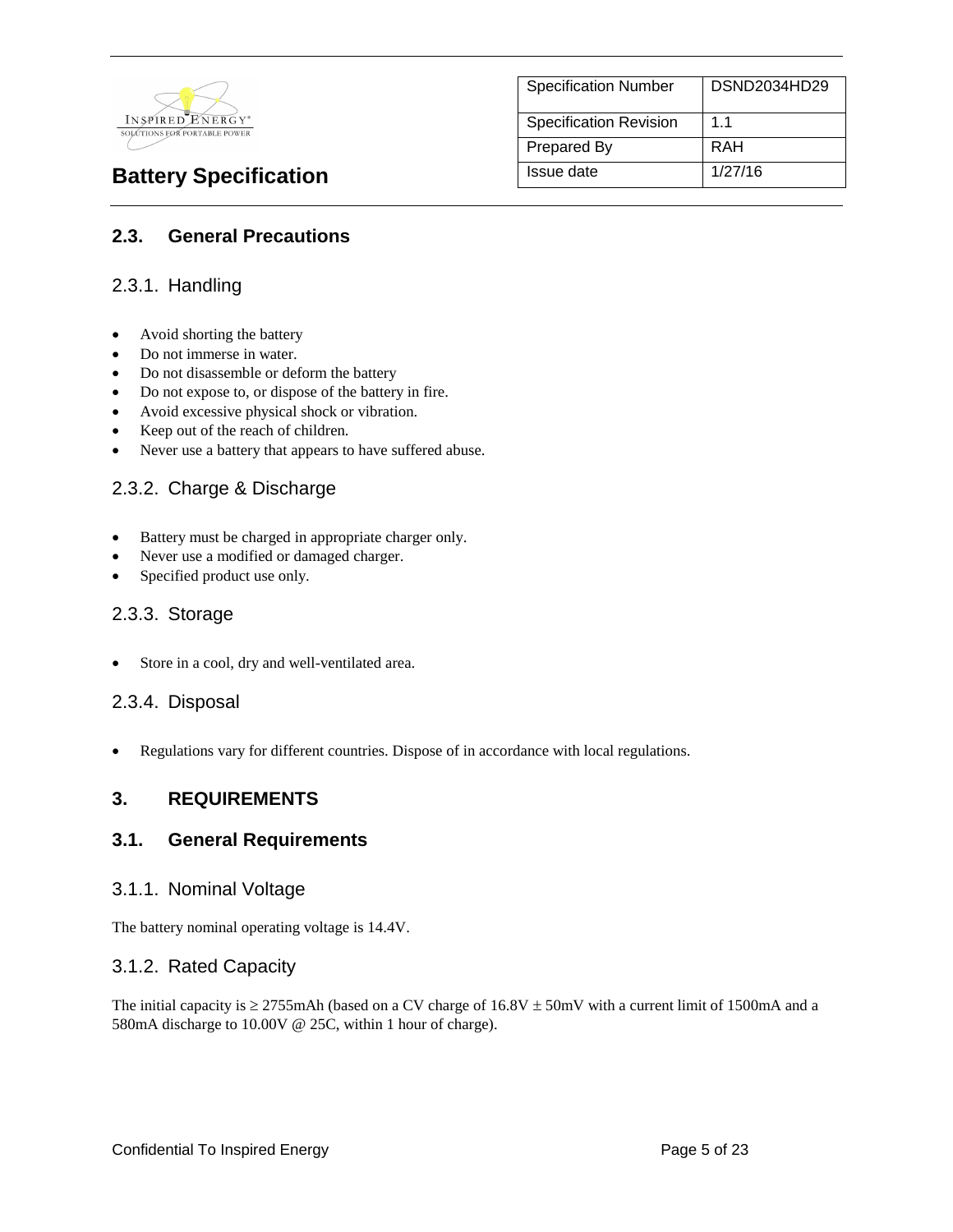

| <b>Specification Number</b> | DSND2034HD29   |
|-----------------------------|----------------|
| Specification Revision      | 1 <sub>1</sub> |
| <b>Prepared By</b>          | RAH            |
| Issue date                  | 1/27/16        |

# 3.1.3. Initial Impedance

The internal impedance of a fully charged battery shall be  $\lt 240 \text{m}\Omega$  when measured across the positive and negative battery terminals at 1kHz at 20°C.

# 3.1.4. Discharge -20C to +60C

Discharge Temperature Limits: As shown below,  $\leq 80\%RH$ 

The battery shall be capable of continuous discharge within the Operating Boundary as shown in the graph below.

Host devices should be designed for a controlled shutdown following battery notification of termination by the battery sending TERMINATE\_DISCHARGE alarm, prior to protection circuit cut-off.<br> **D is c h a rg e O p e ra tin** battery sending TERMINATE\_DISCHARGE alarm, prior to protection circuit cut-off.

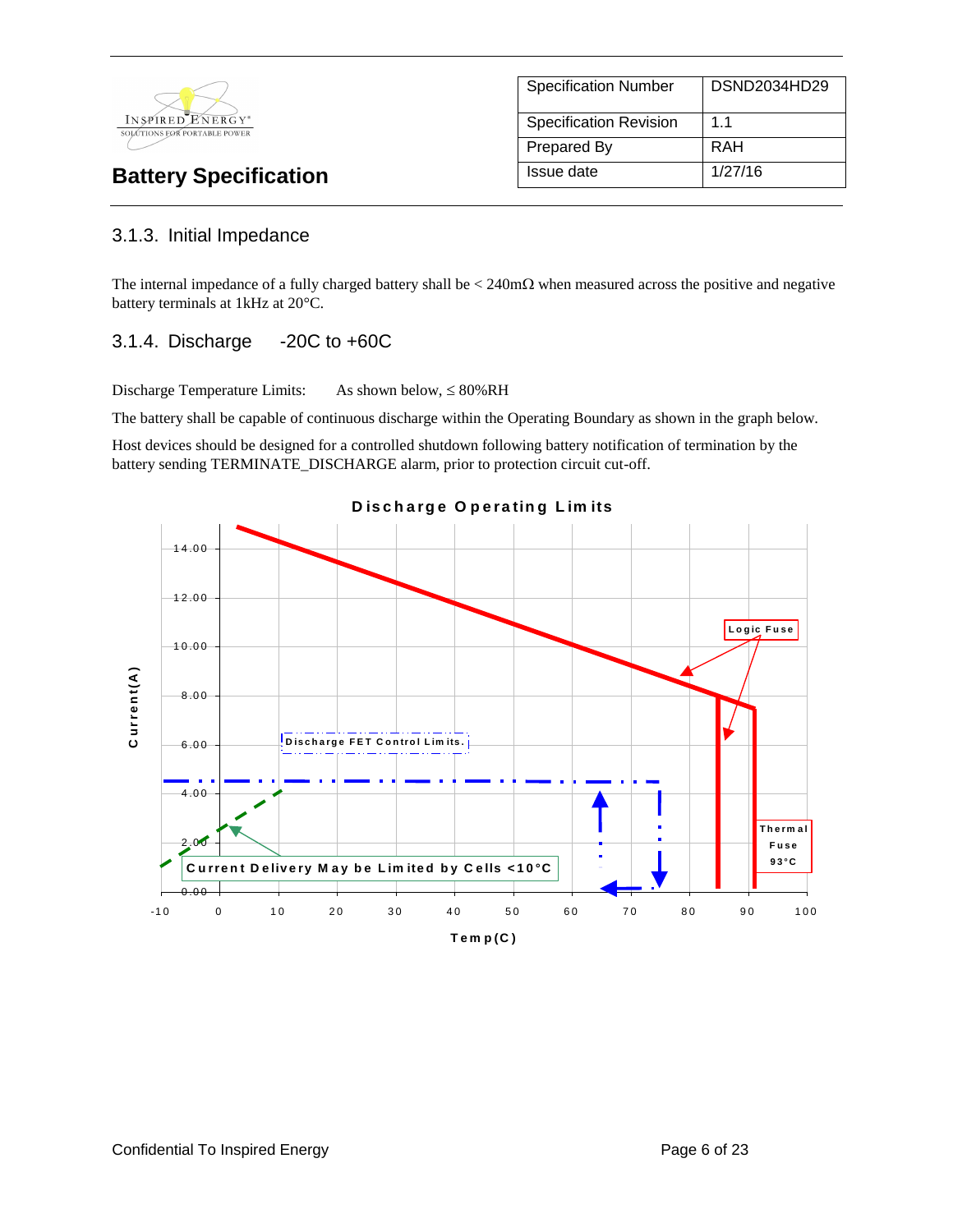

| <b>Specification Number</b>   | DSND2034HD29 |
|-------------------------------|--------------|
| <b>Specification Revision</b> | 11           |
| Prepared By                   | RAH          |
| Issue date                    | 1/27/16      |

# 3.1.5. Charge 0C to 45C

Charge Temperature Limits:  $As Shown below,  $\leq 80\%RH$$ 

The battery shall be capable of continuous charge at 16.8V, as shown in the graph below. A dedicated level II or level III smart battery charger is required to charge the battery. Using this type of charger, the battery will request appropriate charging Voltage and Current from the smart battery charger.

The FULLY\_CHARGED bit in the BatteryStatus() will be set when the charging current tapers down under 96mA while charging at 16.8V.



**C h a rg e O p e ra tin g L im its**

NOTE: If not charging  $&$  temperature  $> 45C$  then the battery enters Charge-Inhibit where ChargingCurrent() = 0 until temperature  $\leq$  44C.

# 3.1.6. Storage

Storage Temperature Limits:  $-20^{\circ}C$  to  $60^{\circ}C$ ,  $\leq 80\%RH$ 

The battery packs should be stored in an environment with low humidity, free from corrosive gas at a recommended temperature range <21°C. Extended exposure to temperatures above 45°C could degrade battery performance and life.

Confidential To Inspired Energy **Page 7 of 23** Page 7 of 23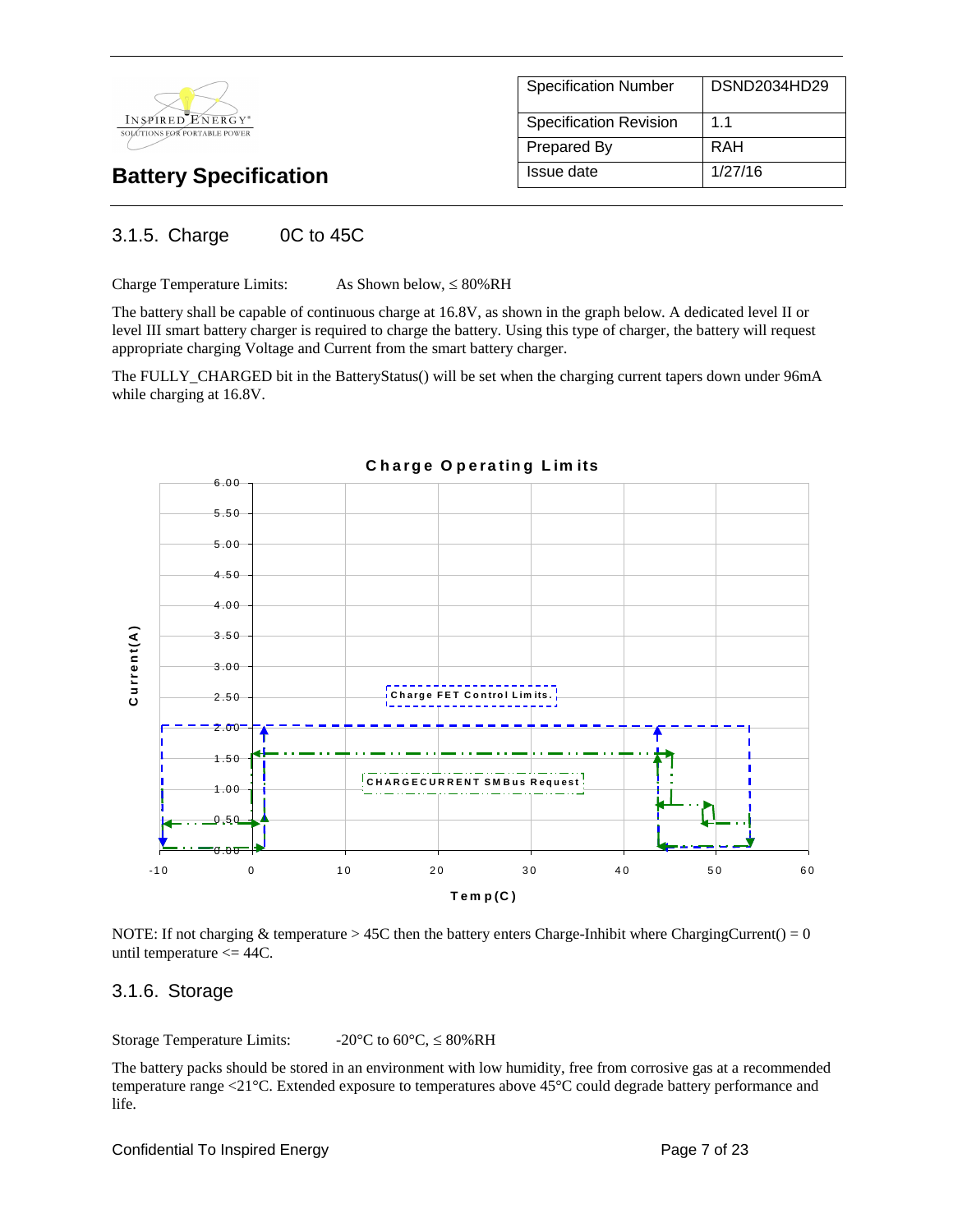

# Specification Number | DSND2034HD29 Specification Revision | 1.1 Prepared By RAH **Battery Specification Issue date** 1/27/16

# 3.1.7. Terminal Specifications

See Mechanical Drawing for orientation of contacts J1-1,5

| Terminal | Legend | Description                                                                     |
|----------|--------|---------------------------------------------------------------------------------|
|          | $(+)$  | Positive side of battery                                                        |
|          | (C)    | SMBus Clock. Internally a $1M\Omega$ resistor is connected between (C) and (-). |
|          | (D)    | SMBus Data. Internally a $1M\Omega$ resistor is connected between (D) and (-).  |
|          | (T)    | $300\Omega \pm 5\%$ resistor connected between (T) and (-).                     |
|          | $(-)$  | Negative Side Of Battery                                                        |

A key slot is also present on each pack for mechanical alignment adjacent to the positive terminal.

 The SMBus Clock and data lines require separate pull-ups to system logic voltage, NOT the battery voltage. Typically a 15K $\Omega$  pull-up resistor is used, but please refer to the SMBus Specification for additional information.

# **3.2. Fuel-Gauge Electronics**

# 3.2.1. Overview Of Operation

The battery is capable of communicating with host or the charger through the System Management Bus (SMBus). The battery is fully SMBus and SBDS Revision 1.1 compliant. An 8-bit Reduced Instruction Set CPU (RISC) is used to process the core algorithms and perform operations required for battery monitoring. Charge and discharge current, cell and pack voltages, and pack temperature are all measured using an integrated analog to digital converter at 14 bit to 16-bit effective resolution.

The battery pack uses a system level approach to optimize the performance of the battery. It's primary functions are to provide fuel gauging and software based charge control, and to ensure safe operation throughout the life cycle of the battery.

The fuel gauge determines the State-Of-Charge (SOC) by integrating the input and output current and using impedance tracking to accurately track the available capacity of the attached battery. To achieve the desired fuelgauging accuracy, high-performance analog peripherals are used to monitor capacity change, battery impedance, open-circuit voltage and temperature. These factors are continually applied to account for battery non-linearity and environmental conditions. This approach provides the user a meaningful and repeatable capacity measure with minimal risk of overstating run time. Visually, the SOC can be obtained from the 5-segment LCD panel on the end of the battery opposite to the connector. This LCD panel is always-on.

Charge control is used to provide optimal and safe charging requests to an SMBus level II or level III charger.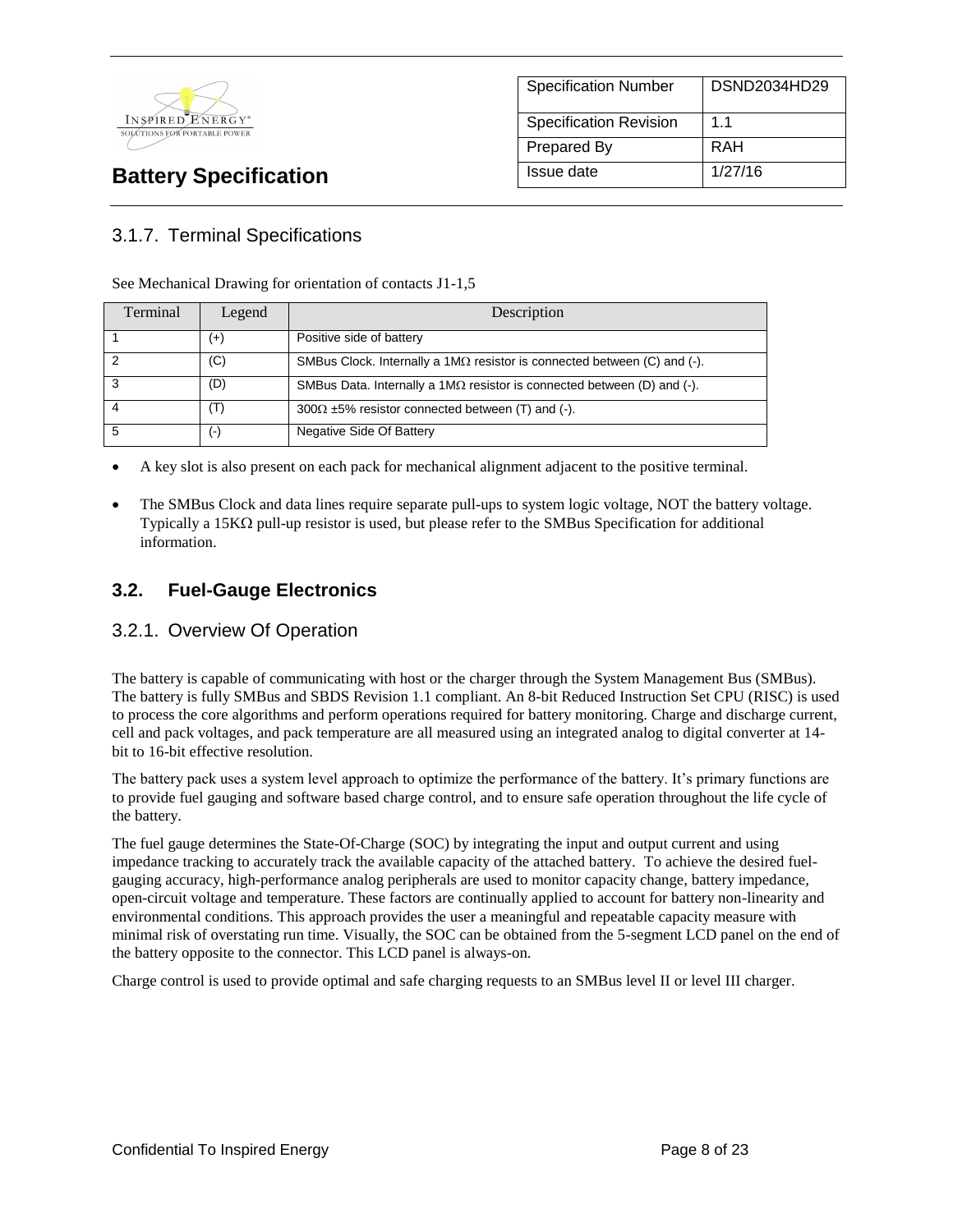

The system has three modes of operation; normal, sleep and shutdown. In normal mode, measurements, calculations, protection decisions and data updates are made on 1 sec intervals. Between these intervals, the electronics enters a reduced power mode. Sleep mode is entered when the system senses no host or charger present. While in this mode, battery parameters continue to be monitored at regular intervals. The system will continue in this mode until it senses host activity (communications or current flow). Shutdown mode occurs when the battery voltage falls below 2.3V/parallel cell group. In this mode, parasitic current is reduced to a minimum by shutting down the microcontroller and all associated circuitry. If this should happen, the battery will require an initial low current charge to bring the battery voltage back up before normal operation will resume.

The battery pack block diagram is shown below.

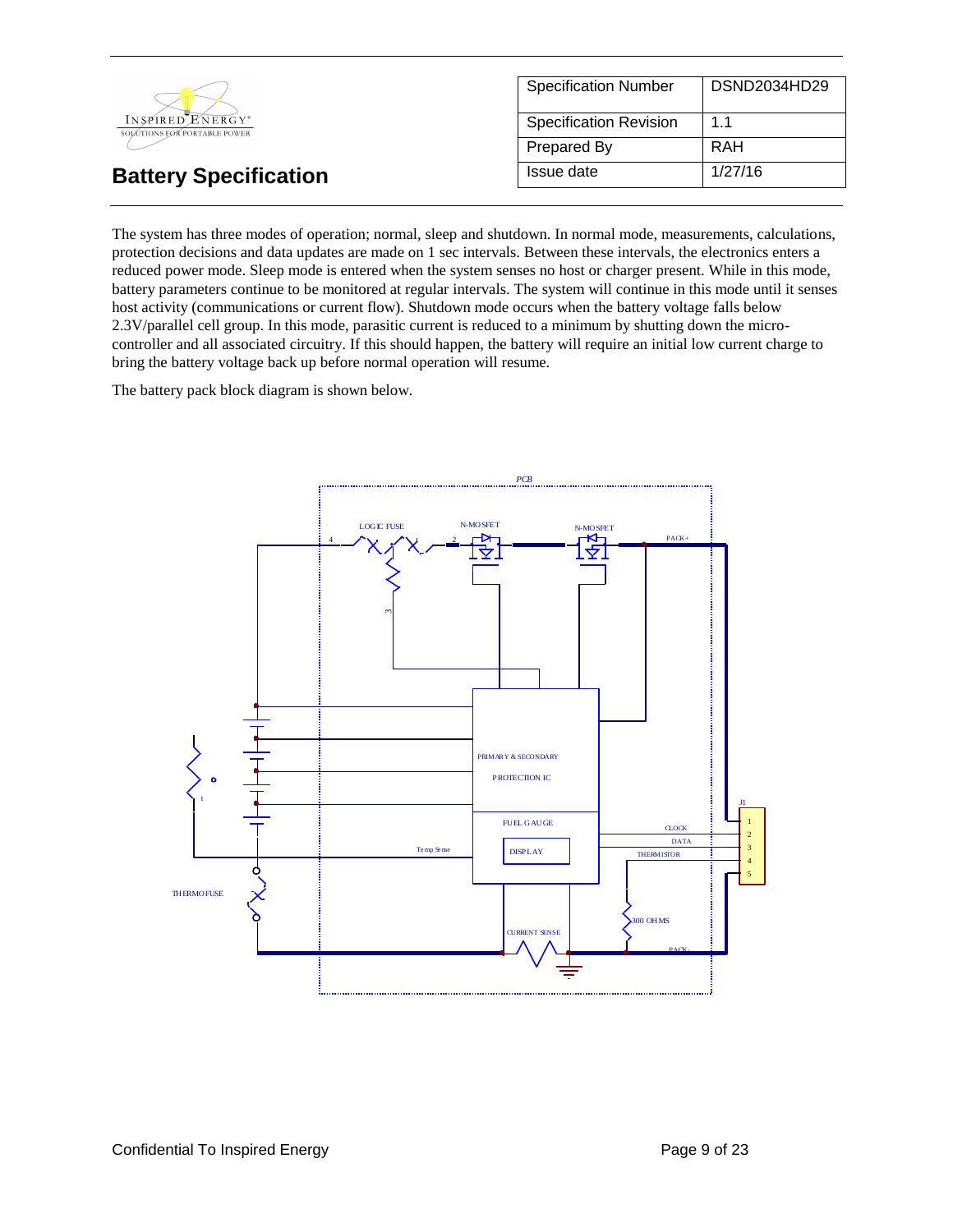

# Specification Number | DSND2034HD29 Specification Revision 1.1 Prepared By RAH **Battery Specification Issue date** 1/27/16

# 3.2.2. DC Specifications

| Parameter                          | Limits     | <b>Remarks</b>                                    |  |
|------------------------------------|------------|---------------------------------------------------|--|
| Active mode current consumption    | $< 745$ uA | When a host is detected (charging, discharging or |  |
|                                    |            | communications).                                  |  |
| Standby mode current consumption   | <200uA     | When no host activity is detected.                |  |
| Shut-down mode current consumption | <1uA       | Any cell voltage falls below 2300mV.              |  |

# 3.2.3. Measurement Accuracy

# 3.2.3.1.Voltage

The voltage measurements have a resolution of 1mV. The absolute accuracy of the reading is  $\pm 0.7\%$  over the operating range. Note that measurements are made at the cell stack (not the pack connector). Therefore internal resistance drops due to the shunt, safety components, and contact resistance are not taken into consideration.

# 3.2.3.2.Temperature

The internal pack temperature is measured by a on-chip temperature sensor in thermal contact with the cell stack. Temperature readings have a resolution of 0.1°K. The absolute accuracy is  $\pm 3^{\circ}K$  over an operating range of -20°C to  $+80^{\circ}$ C.

# 3.2.3.3.Current

The current measurements have a resolution of 1mA. The absolute accuracy of the reading is  $\pm 0.7\%$  or  $\pm 3$ mA whichever is greater over the operating range. A guard band has been imposed around zero current (-3mA to +3mA).

# 3.2.4. LCD Indication

The battery can directly display the capacity information. The battery capacity is displayed as the relative SOC. Each LCD segment represents 20 percent of the full charge capacity. The LCD pattern definition is given in the table below. If the battery voltage is low, there will be no LCD indication. During charge, the most significant segment will blink.

| Capacity        | <b>LCD</b> Segments |  |   |  |  |
|-----------------|---------------------|--|---|--|--|
|                 |                     |  | 3 |  |  |
| <b>Below 1%</b> |                     |  |   |  |  |
| $1\% - 20\%$    |                     |  |   |  |  |
| $21\% - 40\%$   |                     |  |   |  |  |
| $41\% - 60\%$   |                     |  |   |  |  |
| $61\% - 80\%$   |                     |  |   |  |  |
| $81\% - 100\%$  |                     |  |   |  |  |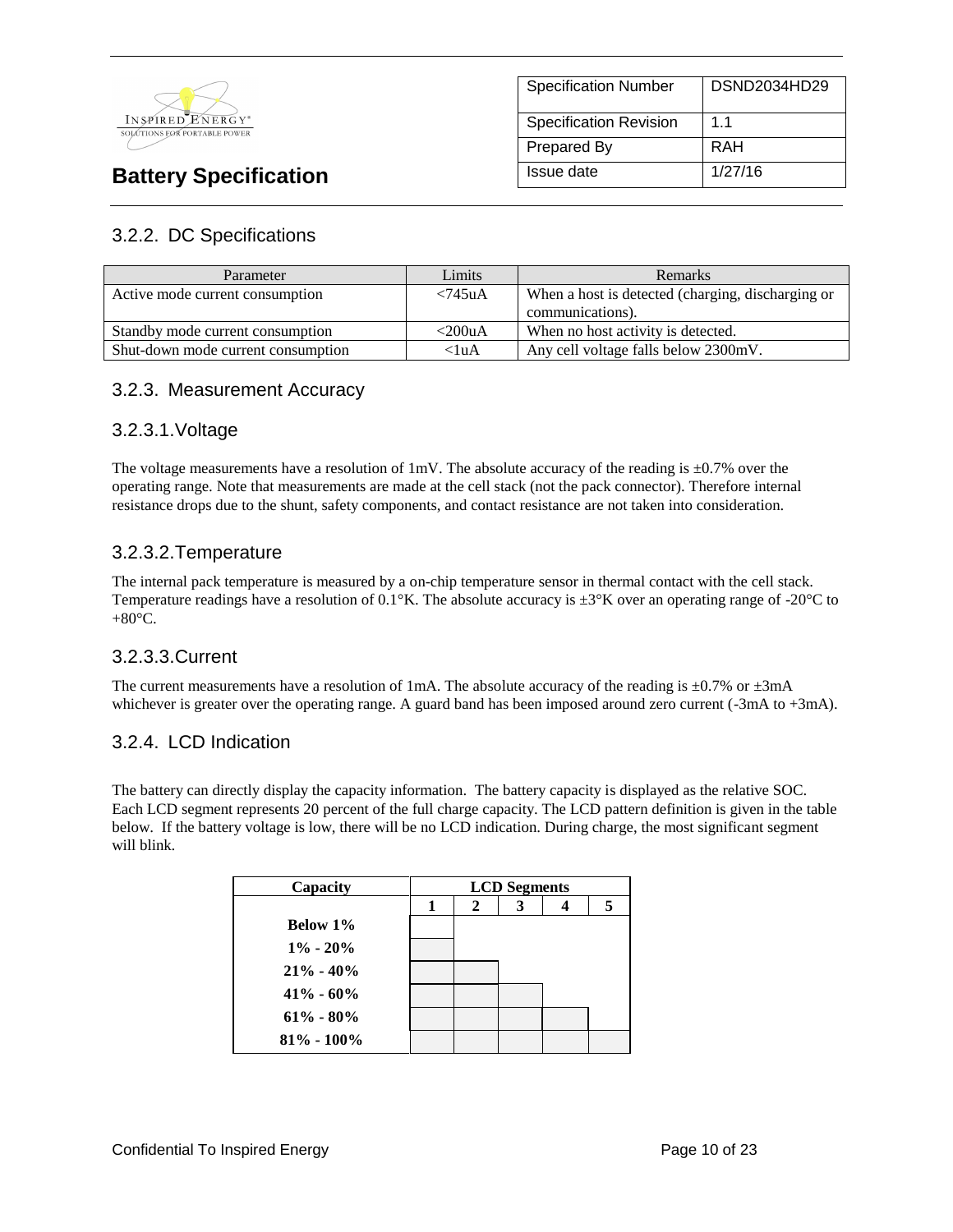

| <b>Specification Number</b>   | DSND2034HD29   |
|-------------------------------|----------------|
| <b>Specification Revision</b> | 1 <sub>1</sub> |
| Prepared By                   | RAH            |
| Issue date                    | 1/27/16        |

# **3.3. SMBus and SBD Parameters**

### 3.3.1. Overview Of Operations

The battery is fitted with a microprocessor and associated circuitry for communication with an external host device and/or smart battery charger. Reference should be made to the following specifications when reading this section:

- System Management Bus Specification (Rev 1.1, Dec 11, 1998) with the exception that it is necessary to wait at least 150uS between battery message transactions.
- Smart Battery Data Specification (Rev 1.1, Dec 15, 1998)
- Smart battery Charger Specification (Rev 1.0, June 27, 1996)

# 3.3.2. SMBus Logic Levels

| Symbol          | Parameter                     | Limits |     | Units |
|-----------------|-------------------------------|--------|-----|-------|
|                 |                               | Min    | Max |       |
| Va              | Data/Clock input low voltage  | $-0.3$ | 0.8 |       |
| $V_{ih}$        | Data/Clock input high voltage | 2.1    | 5.5 |       |
| $V_{\text{ol}}$ | Data/Clock output low voltage |        | 0.4 |       |

### 3.3.3. SMBus Data Protocols

SMBus Interface complies with SBS Specification Version 1.1. The battery pack includes a simple bi-directional serial data interface. A host processor uses the interface to access various battery pack registers.

The interface uses a command-based protocol, where the host processor sends the battery address command byte to the battery pack. The command directs the battery pack to either store the next data received to a register specified command byte or output the data specified by the command byte.

# 3.3.4. SMBus Host-to-Battery Message Protocol

The Bus Host communicates with the battery pack using one of three protocols:

- Write Word
- Read Word
- Read Block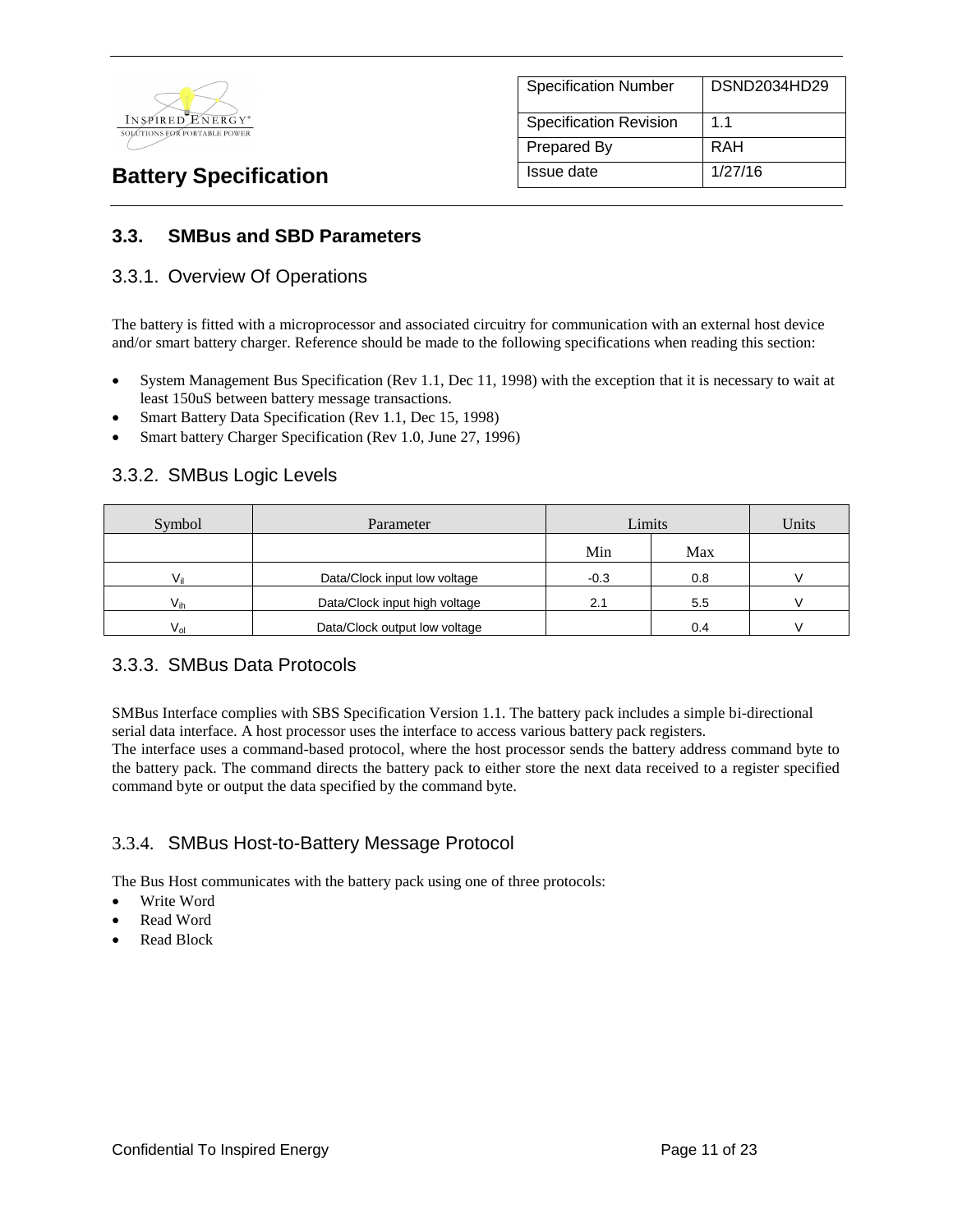|                                                  | <b>Specification Number</b>   | DSND2034HD29 |
|--------------------------------------------------|-------------------------------|--------------|
| INSPIRED ENERGY*<br>SOLÚTIONS FOR PORTABLE POWER | <b>Specification Revision</b> | 1.1          |
|                                                  | Prepared By                   | RAH          |
| <b>Battery Specification</b>                     | Issue date                    | 1/27/16      |

# 3.3.4.1.Write Word

The first byte of a Write Word access is the command code. The next two Bytes are the data to be written. In this example the master asserts the slave device address followed by the write bit. The device acknowledges and the master delivers the command code. The slave again acknowledges before the master sends the data word (low byte first). The slave acknowledges each byte according to the I²C specification, and the entire transaction is finished with a stop condition.



Reading data is slightly more complex than writing data. First the host must write a command to the slave device. Then it must follow that command with a repeated start condition to denote a read from that device's address. The slave then returns two bytes of data.

Note that there is not a stop condition before the repeated start condition, and that a "Not Acknowledge" signifies the end of the read transfer.



3.3.4.3.Block Read

The Block Read begins with a slave address and a write condition. Then it must follow that command with a repeated start condition to denote a read from that device's address. After the repeated start the slave issues a byte count that describes how many data bytes will follow in the message. If a slave had 20 bytes to send, the first byte would be the number 20 (14h), followed by the 20 bytes of data. The byte count may not be 0. A Block Read can transfer a maximum of 32 bytes.

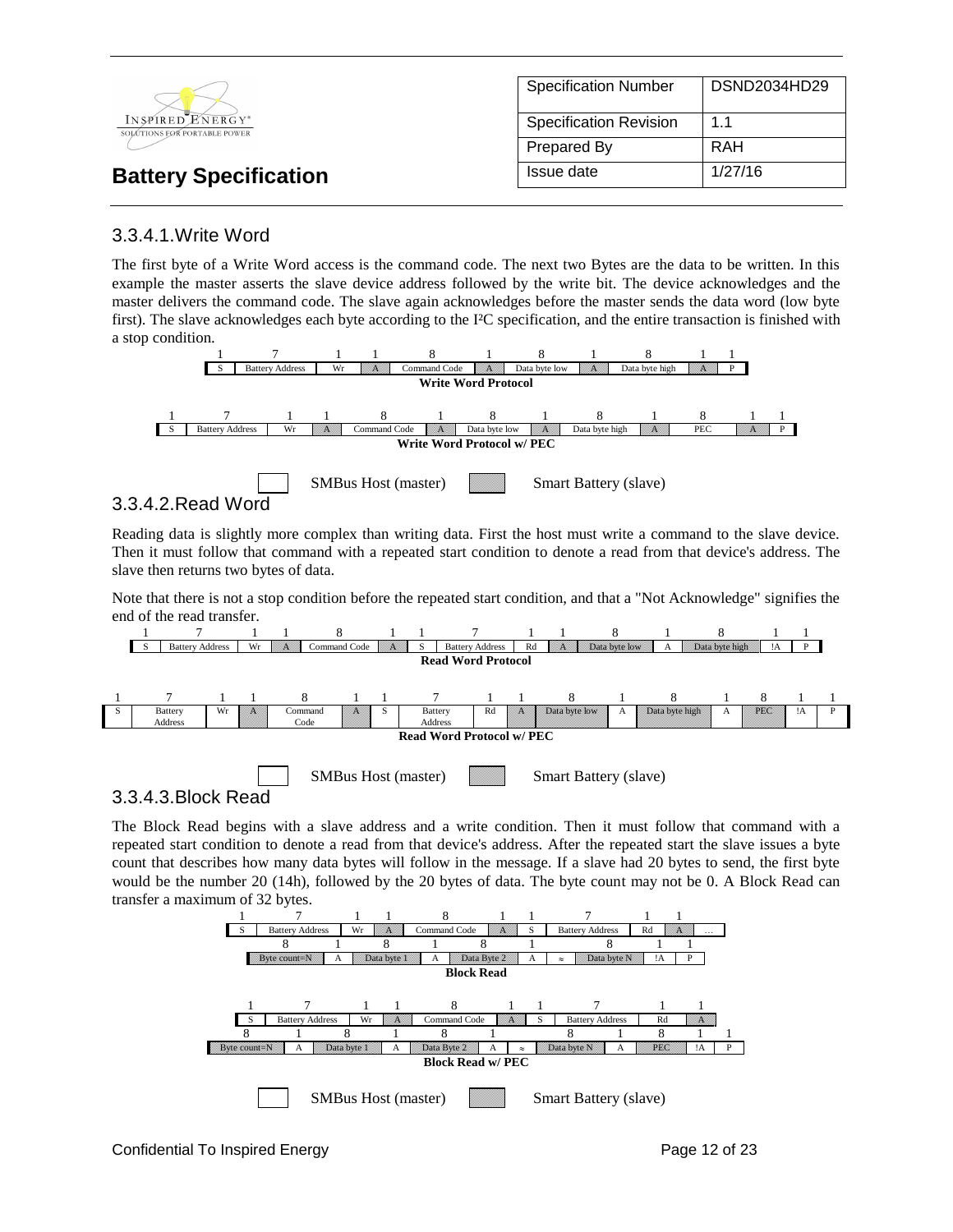

# 3.3.5. SMBus Battery-to-Charger Message Protocol

The Smart Battery, acting as an SMBus master will dynamically alter the charger characteristics of the Smart Charger, behaving as an SMBus slave using the SMBus Write Word protocol. Communication begins with the Smart Charge's address, followed by a Command Code and a two byte value. The Smart Charger adjust its output to correspond with the request.



### 3.3.6. SMBus Battery Critical Message Protocol

A Smart Battery to SMBus Host or Smart Charger message is sent using the SMBus Write Word protocol. Communication begins with the SMBus Host's or Smart Battery Charger's address, followed by the Smart Battery's address which replaces the Command Code. The SMBus Host or Smart Charger can now determine that the Smart Battery was the originator of the message and that the following 16 bits are its status.



# 3.3.7. Host To Battery Messages (Slave Mode)

The Host acting in the role of bus master uses the read word, write word, and read block protocols to communicate with the battery, operating in slave mode.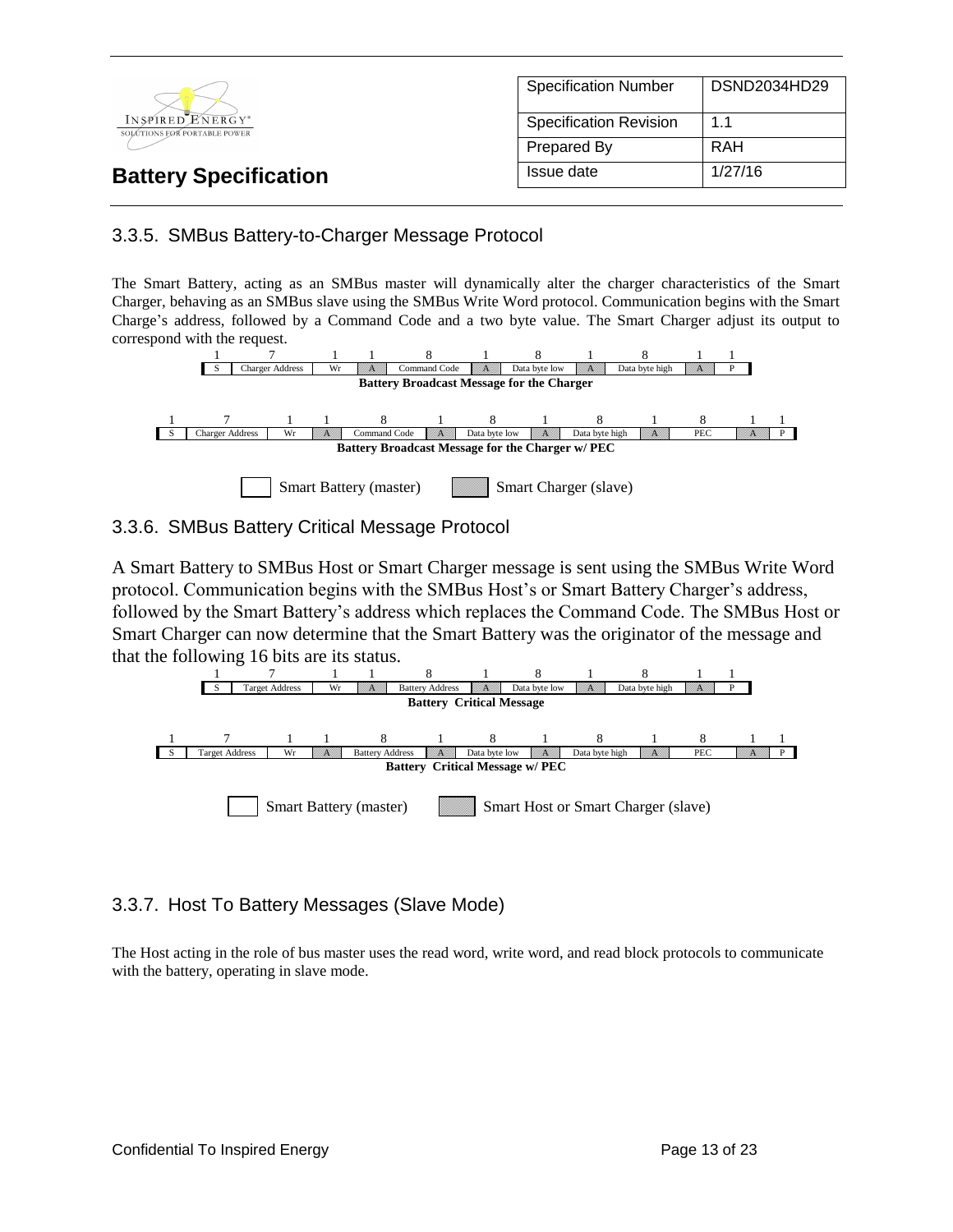

| <b>Specification Number</b>   | DSND2034HD29   |
|-------------------------------|----------------|
| <b>Specification Revision</b> | 1 <sub>1</sub> |
| <b>Prepared By</b>            | RAH            |
| Issue date                    | 1/27/16        |

# **Host-to-Battery Messages**

| Function                 | Command | Description                                                                                                                                                                                                                              | Unit                       | Access       | Default          |
|--------------------------|---------|------------------------------------------------------------------------------------------------------------------------------------------------------------------------------------------------------------------------------------------|----------------------------|--------------|------------------|
|                          | Code    |                                                                                                                                                                                                                                          |                            |              | (POR)            |
| ManufacturerAccess()     | 0x00    |                                                                                                                                                                                                                                          |                            | r/w          |                  |
| RemainingCapacityAlarm() | 0x01    | Remaining Capacity Alarm Threshold.                                                                                                                                                                                                      | mAh                        | r/w          | 290              |
| RemainingTimeAlarm()     | 0x02    | Remaining Time Alarm Threshold.                                                                                                                                                                                                          | minutes                    | r/w          | 10               |
| BatteryMode()            | 0x03    | <b>Battery Operational Modes.</b>                                                                                                                                                                                                        | <b>Bit flags</b>           | r/w          | 0x0081           |
| AtRate()                 | 0x04    | This function is the first half of a two-function call-set used to<br>set the AtRate value used in calculations made by the<br>AtRateTimeToFull(), AtRateTimeToEmpty(), and AtRateOK()<br>functions.                                     | mA                         | r/w          | $\Omega$         |
| AtRateTimeToFull()       | 0x05    | Returns the predicted remaining time to fully charge the<br>battery at the AtRate() value.                                                                                                                                               | minutes                    | $\mathbf{r}$ | 65535            |
| AtRateTimeToEmpty()      | 0x06    | Returns the predicted remaining operating time if the battery<br>is discharged at the AtRate() value.                                                                                                                                    | minutes                    | $\mathbf{r}$ | 65535            |
| AtRateOK()               | 0x07    | Returns a Boolean value that indicates whether or not the<br>battery can deliver the AtRate value of additional energy for<br>10 seconds. If the AtRate() value is zero or positive, the<br>AtRateOK() function will ALWAYS return TRUE. | boolean                    | $\mathbf{r}$ | 1                |
| Temperature()            | 0x08    | Returns the pack's internal temperature.                                                                                                                                                                                                 | $0.1\textsuperscript{o}$ K | $\mathsf{r}$ |                  |
| Voltage()                | 0x09    | Returns the battery's voltage (measured at the cell stack)                                                                                                                                                                               | mV                         | r            |                  |
| Current()                | 0x0a    | Returns the current being supplied (or accepted) through the<br>battery's terminals.                                                                                                                                                     | mA                         | r            | $\overline{0}$   |
| AverageCurrent()         | 0x0b    | Returns a rolling average based upon the last 64 samples of<br>current.                                                                                                                                                                  | mA                         | $\mathbf{r}$ | $\Omega$         |
| MaxError()               | 0x0c    | Returns the expected margin of error.                                                                                                                                                                                                    | percent                    | $\mathbf{r}$ | 100              |
| RelativeStateOfCharge()  | 0x0d    | Returns the predicted remaining battery capacity expressed<br>as a percentage of FullChargeCapacity().                                                                                                                                   | percent                    | $\mathbf{r}$ | $\Omega$         |
| AbsoluteStateOfCharge()  | 0x0e    | Returns the predicted remaining battery capacity expressed<br>as a percentage of DesignCapacity().                                                                                                                                       | percent                    | $\mathbf{r}$ | 0                |
| RemainingCapacity()      | 0x0f    | Returns the predicted remaining battery capacity.                                                                                                                                                                                        | mAh                        | r.           | $\Omega$         |
| FullChargeCapacity()     | 0x10    | Returns the predicted battery capacity when fully charged.                                                                                                                                                                               | mAh                        | $\mathbf{r}$ |                  |
| RunTimeToEmpty()         | 0x11    | Returns the predicted remaining battery life at the present<br>rate of discharge.                                                                                                                                                        | minutes                    | $\mathbf{r}$ | 65535            |
| AverageTimeToEmpty()     | 0x12    | Returns the rolling average of the predicted remaining battery<br>life.                                                                                                                                                                  | minutes                    | $\mathsf{r}$ | 65535            |
| AverageTimeToFull()      | 0x13    | Returns the rolling average of the predicted remaining time<br>until the battery reaches full charge.                                                                                                                                    | minutes                    | $\mathbf{r}$ | 65535            |
| ChargingCurrent()        | 0x14    | Returns the battery's desired charging rate.                                                                                                                                                                                             | mA                         | $\mathbf{r}$ | 1500             |
| ChargingVoltage()        | 0x15    | Returns the battery's desired charging voltage.                                                                                                                                                                                          | mV                         | $\mathbf{r}$ | 16800            |
| BatteryStatus()          | 0x16    | Returns the battery's status word.                                                                                                                                                                                                       | <b>Bit flags</b>           | $\mathbf{r}$ | 0x2C0            |
| CycleCount()             | 0x17    | Returns the number of charge/discharge cycles the battery<br>has experienced. A charge/discharge cycle is defined as: an<br>amount of discharge approximately equal to the value of<br>DesignCapacity.                                   | cycles                     | r            | $\Omega$         |
| DesignCapacity()         | 0x18    | Returns the theoretical capacity of the new battery.                                                                                                                                                                                     | mAh                        | $\mathbf{r}$ | 2900             |
| DesignVoltage()          | 0x19    | Returns the theoretical voltage of a new battery.                                                                                                                                                                                        | mV                         | $\mathbf{r}$ | 14400            |
| SpecificationInfo()      | 0x1a    | Returns the version number of the SBDS the battery pack<br>supports, as well as voltage and current scaling information.                                                                                                                 | Formatted<br>word          | $\mathbf{r}$ | 0x0031           |
| ManufacturerDate()       | 0x1b    | Returns the date the electronics was manufactured.                                                                                                                                                                                       | Formatted<br>word          | $\mathbf{r}$ |                  |
| SerialNumber()           | 0x1c    | Returns the electronics serial number.                                                                                                                                                                                                   | number                     | r            |                  |
| Reserved                 | 0x1d    |                                                                                                                                                                                                                                          |                            | r.           |                  |
|                          | 0x1f    |                                                                                                                                                                                                                                          |                            |              |                  |
| ManufacturerName()       | 0x20    | Returns a character array containing the manufacture's<br>name.                                                                                                                                                                          | string                     | $\mathbf{r}$ | <b>INSPIREDE</b> |
| DeviceName()             | 0x21    | Returns a character array that contains the battery's name.                                                                                                                                                                              | string                     | $\mathsf{r}$ | ND2034HD29       |
| DeviceChemistry()        | 0x22    | Returns a character array that contains the battery's<br>chemistry.                                                                                                                                                                      | string                     | $\mathsf{r}$ | <b>LION</b>      |
| ManufacturerData()       | 0x23    | Returns data specific to the manufacture.                                                                                                                                                                                                |                            | r            |                  |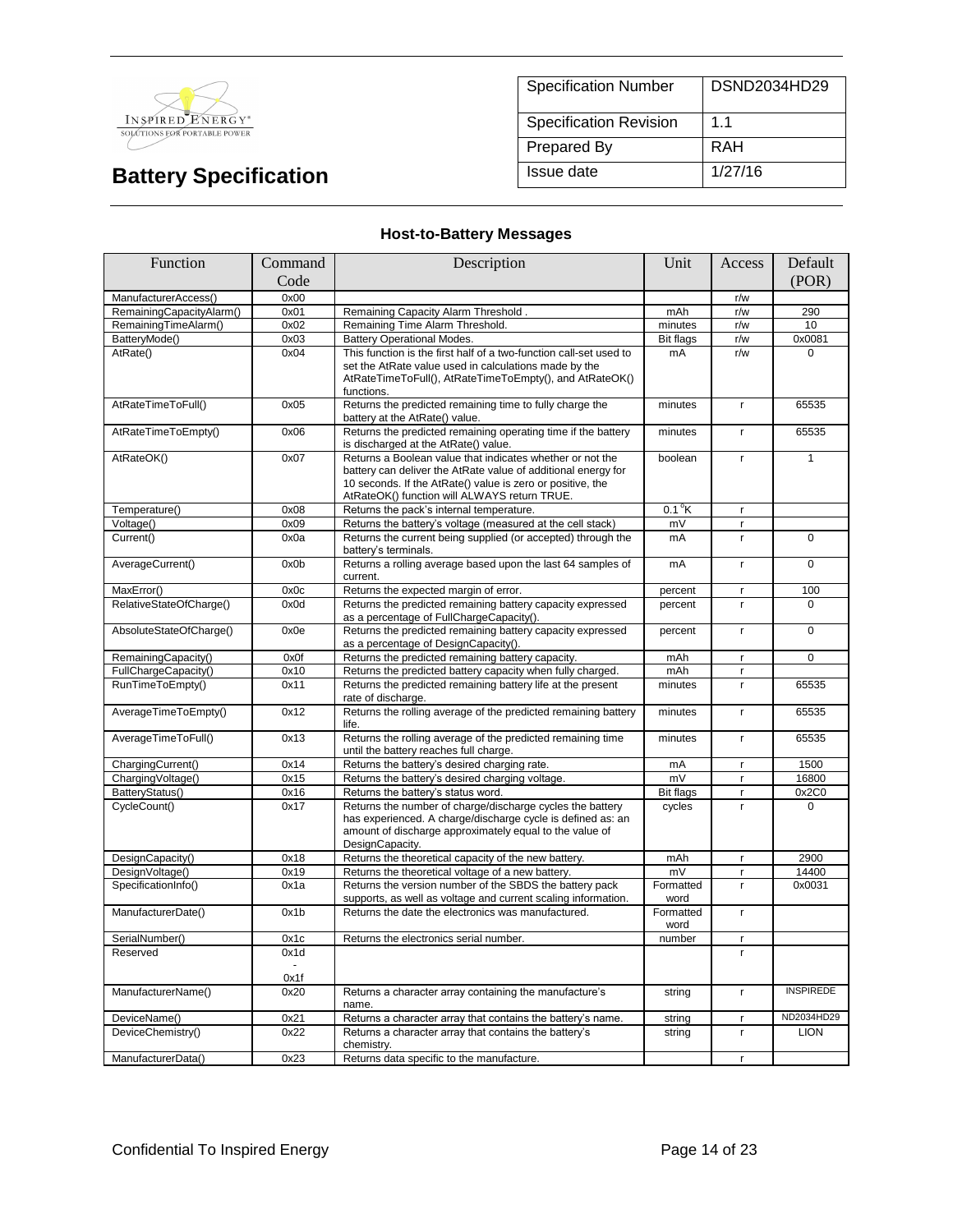

| <b>Specification Number</b>   | DSND2034HD29 |
|-------------------------------|--------------|
| <b>Specification Revision</b> | 11           |
| Prepared By                   | RAH          |
| Issue date                    | 1/27/16      |

# 3.3.8. Battery To Charger Messages (Master Mode)

The battery, acting in the role of a bus master, uses the write word protocol to communicate with the charger, operating in slave mode. If the CHARGER\_MODE bit in BatteryMode() is clear, the Battery will broadcast Charger request information every 10 to 60 second.

### **Battery-to-Charger Messages**

| Function          | Command Code | Description                                               | <b>Y</b> T<br>∪nıt | Access |
|-------------------|--------------|-----------------------------------------------------------|--------------------|--------|
| ChargingCurrent() | 0x14         | Sends the desired charging rate to the battery charger    | mA                 | ۱۸     |
| ChargingVoltage() | 0x15         | Sends the desired charging voltage to the battery charger | m۷                 | ۱۸     |

# 3.3.9. Critical Messages (Master Mode)

Whenever the Battery detects a critical condition, it takes the role of a bus master and sends AlarmWarning() message to the Host and/ or Charger. The Battery broadcasts the AlarmWarning() message at 10 second intervals until the critical condition(s) has been corrected.

### **Battery Critical Messages**

| Function       | Command Code | Description                                                        | $\mathbf{v}$<br>Unit | Access |
|----------------|--------------|--------------------------------------------------------------------|----------------------|--------|
| AlarmWarning() | 0x16         | This message is to the host and/or charger to notify them that one | Formatted            | W      |
|                |              | or more alarm conditions exist.                                    | word                 |        |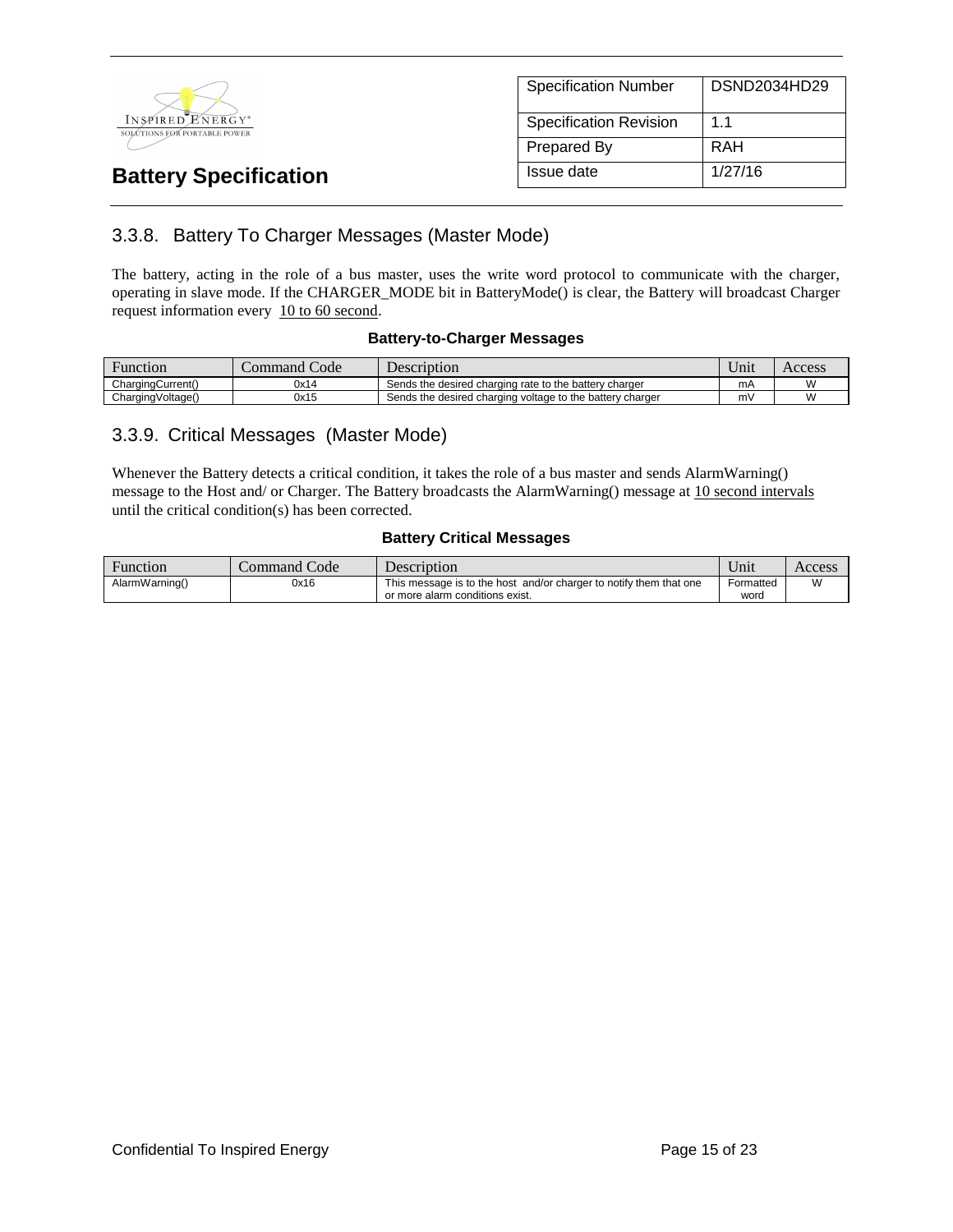

| <b>Specification Number</b>   | DSND2034HD29 |
|-------------------------------|--------------|
| <b>Specification Revision</b> | 11           |
| Prepared By                   | RAH          |
| Issue date                    | 1/27/16      |

#### **Alarm Bit Definitions**

| Bit | <b>Battery Status</b>                     | Set When:                                                                                                                                                                                                 | Action When Set:                                                     | Cleared When:                                                                                                                                                            |
|-----|-------------------------------------------|-----------------------------------------------------------------------------------------------------------------------------------------------------------------------------------------------------------|----------------------------------------------------------------------|--------------------------------------------------------------------------------------------------------------------------------------------------------------------------|
| 15  | OVER CHARGD ALARM                         | RemainingCapacity() exceeds<br>FullChargeCapacity() + 300mAh.                                                                                                                                             | Stop charging.                                                       | A continuous discharge of $>=$<br>300mAh.                                                                                                                                |
| 14  | TERMINATE CHARGE ALARM                    | Primary Charge Termination, Cell<br>Over-Voltage (COV), Over-Current<br>Charge (OCC), Over-Temp Charge<br>(OTC) conditions.<br>$COV = 4300mV$<br>$OCC = 2000mA$<br>$OTC = 58°C$                           | Stop charging.                                                       | RelativeStateOfCharge() <= 95%,<br>COV, OCC or OTC recovery<br>threshold.<br>COV recovery $\leq$ 4150mV<br>OCC recovery <= 200mA for 70sec<br>OTC recovery $\leq$ 56°C   |
| 13  | Reserved                                  |                                                                                                                                                                                                           |                                                                      |                                                                                                                                                                          |
| 12  | OVER TEMP ALARM                           | Over-Temp Charge (OTC) or Over-<br>Temp discharge (OTD) condition.<br>$OTC = 58°C$<br>$OTD=75^{\circ}C$                                                                                                   | Appropriate FET will<br>be disabled to<br>prevent further<br>action. | OTC or OTD recovery threshold.<br>OTC recovery = $56^{\circ}$ C<br>OTD recovery = $65^{\circ}$ C                                                                         |
| 11  | TERMINATE DISCHARGE ALARM                 | RelativeStateOfCharge() <= 0%,<br>Cell Under-Voltage (CUV or PUV),<br>Over-Current Discharge (OCD), Over-<br>Temp Discharge (OTD) conditions.<br>$CUV = 2400mV$<br>$OCD = -4250mA$<br>$OTD = 75^{\circ}C$ | Stop discharging.                                                    | RelativeStateOfCharge() >= 1%,<br>CUV, OCD or OTD recovery<br>threshold.<br>CUV recovery >= 3000mV<br>OCD recovery >= -200mA for 70sec<br>OTD recovery $<= 65^{\circ}$ C |
| 10  | Reserved                                  |                                                                                                                                                                                                           |                                                                      |                                                                                                                                                                          |
| 9   | REMAINING_CAPACITY_ALARM<br>User settable | RemainingCapacity() <<br>RemainingCapacityAlarm().                                                                                                                                                        | User defined.                                                        | RemainingCapacityAlarm() = $0$ or is<br><= RemainingCapcity().                                                                                                           |
| 8   | REMAINING TIME ALARM<br>User settable     | AverageTimeToEmpty() <<br>RemainingTimeAlarm().                                                                                                                                                           | User defined.                                                        | RemainingTimeAlarm() = $0$ or $\leq$<br>AverageTimeToEmpty().                                                                                                            |

#### **Status Bit Definitions**

| Bit | <b>Battery Status</b>   | Set When:                                                 | Action When Set:  | Cleared When:                       |
|-----|-------------------------|-----------------------------------------------------------|-------------------|-------------------------------------|
|     | <b>INITIALIZED</b>      |                                                           | None.             |                                     |
|     | <b>DISCHARGING</b>      | Battery is not in charge mode.                            | None.             | Battery is in charging mode.        |
|     | FULLY CHARGED           | When the battery detects a primary<br>charge termination. | Stop charging.    | RelativeStateOfCharge() $\leq$ 95%. |
|     | <b>FULLY DISCHARGED</b> | RelativeStateOfCharge() <= 0%.                            | Stop discharging. | RelativeStateOfCharge() >= 20%.     |

# 3.3.10.Pack Calibration Cycle

The fuel-gauge uses the Impedance Track Technology to measure and calculate the available charge in battery cells. The achievable accuracy is better than 1% error over the lifetime of the battery. Max Error increases by 1% in 20 cycles, e.g., only occasionally is a full charge/discharge learning cycle required to maintain high accuracy.

# **3.4. Protection Electronics**

### 3.4.1. Overview Of Operation

Electronic circuitry is permanently connected within the battery pack to prevent damage if either the charger or host device fails to function correctly. The circuitry also protects the battery if an illegal current source is placed across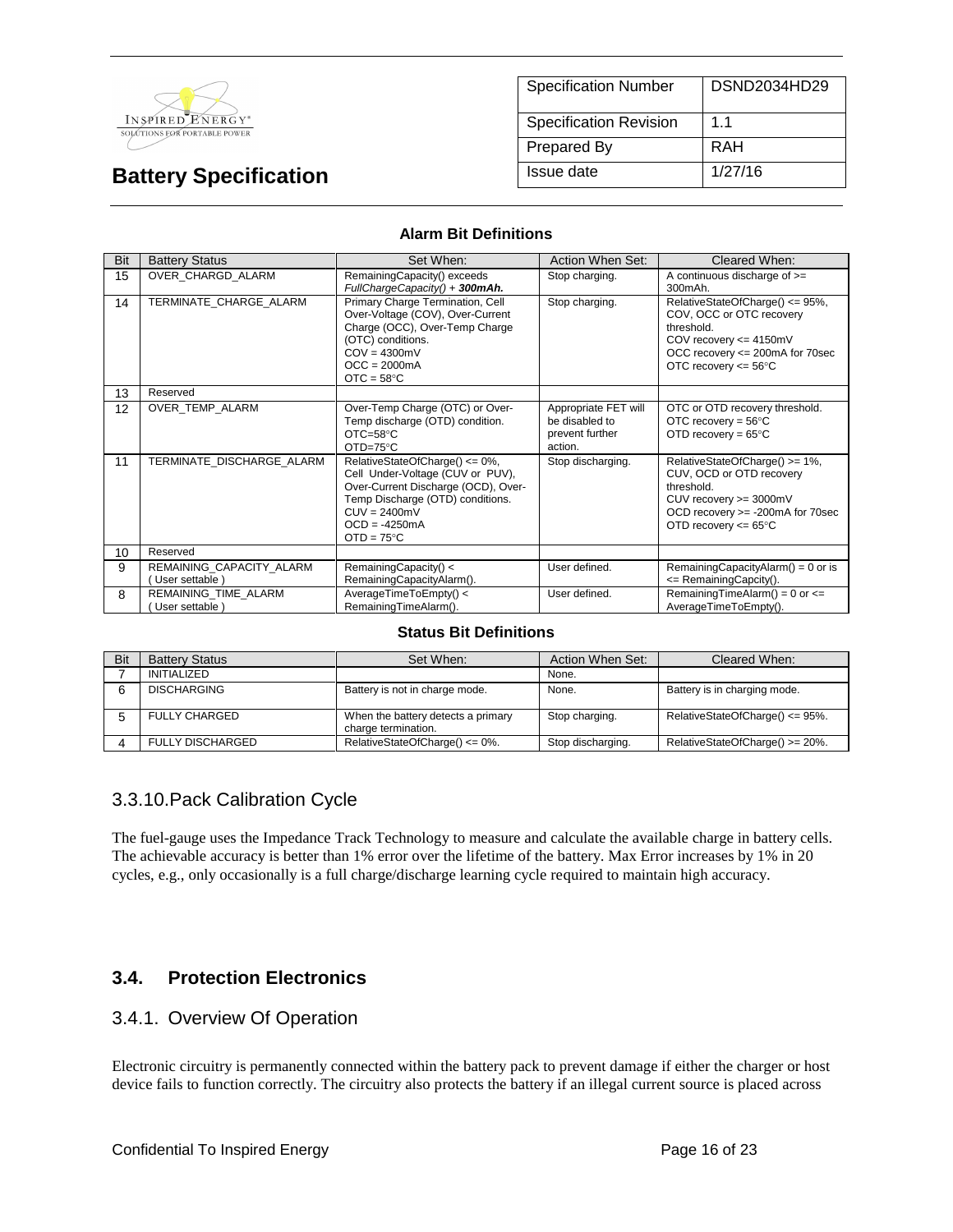

| <b>Specification Number</b>   | DSND2034HD29 |
|-------------------------------|--------------|
| <b>Specification Revision</b> | 11           |
| <b>Prepared By</b>            | RAH          |
| Issue date                    | 1/27/16      |

the battery terminals, or an illegal load is connected. Redundant levels of protection have been implemented (the primary protection levels are auto-resettable and the secondary are non-resettable ).

# 3.4.2. Charge Protection

#### Over-Voltage:

The primary protection circuit will prevent the battery from charging if any cell voltage >= 4300mV. Then, once all cell voltages are  $\leq$  4150mV, it will allow charging again.

The secondary protection circuit will prevent the battery from charging if any cell voltage  $>= 4.45V +10.05V$  by blowing a power path logic fuse. The fuse is non-re-settable rendering the battery pack non-functional.

#### Over-temp:

The primary protection circuit also provides over-temperature protection and will prevent the battery from charging at temperatures =>54C(see paragraph 3.1.5 for ChargeCurrent() request). Then, once the battery temperature has cooled to  $\leq$  45 $\degree$ C, it will again allow charging.

#### Over-Current:

The primary protection circuit also provides continuous over-current protection and will prevent the battery from charging at Current() =>2.00A. Then, once the AverageCurrent() <= 200mA for 70sec, the battery will re-test the over-current condition, and again allow charging.

# 3.4.3. Discharge Protection

#### Under-Voltage:

The primary protection circuit will prevent the battery from being further discharged once any cell voltage reaches  $\epsilon$ =2400mV. Then, once all cell voltages are  $\epsilon$ =3000mV, it will allow discharge again.

#### Over-temp:

The primary protection circuit also provides over-temperature protection and will prevent the battery from discharging at temperatures  $\approx$  75°C. Then, once the battery temperature has cooled to  $\lt$  =65°C, it will again allow discharging.

If the battery reaches 85C for any reason the secondary protection circuit will blow the in-line power path logic fuse. The fuse is non-re-settable rendering the battery pack non-functional.

#### Over-Current:

The primary protection circuit also provides continuous over-current protection and will prevent the battery from discharging at Current()  $\leq$  -4.25A. Then, Once the AverageCurrent()  $\geq$  -200mA for 70sec, the battery will re-test the over-current condition, and again allow discharging.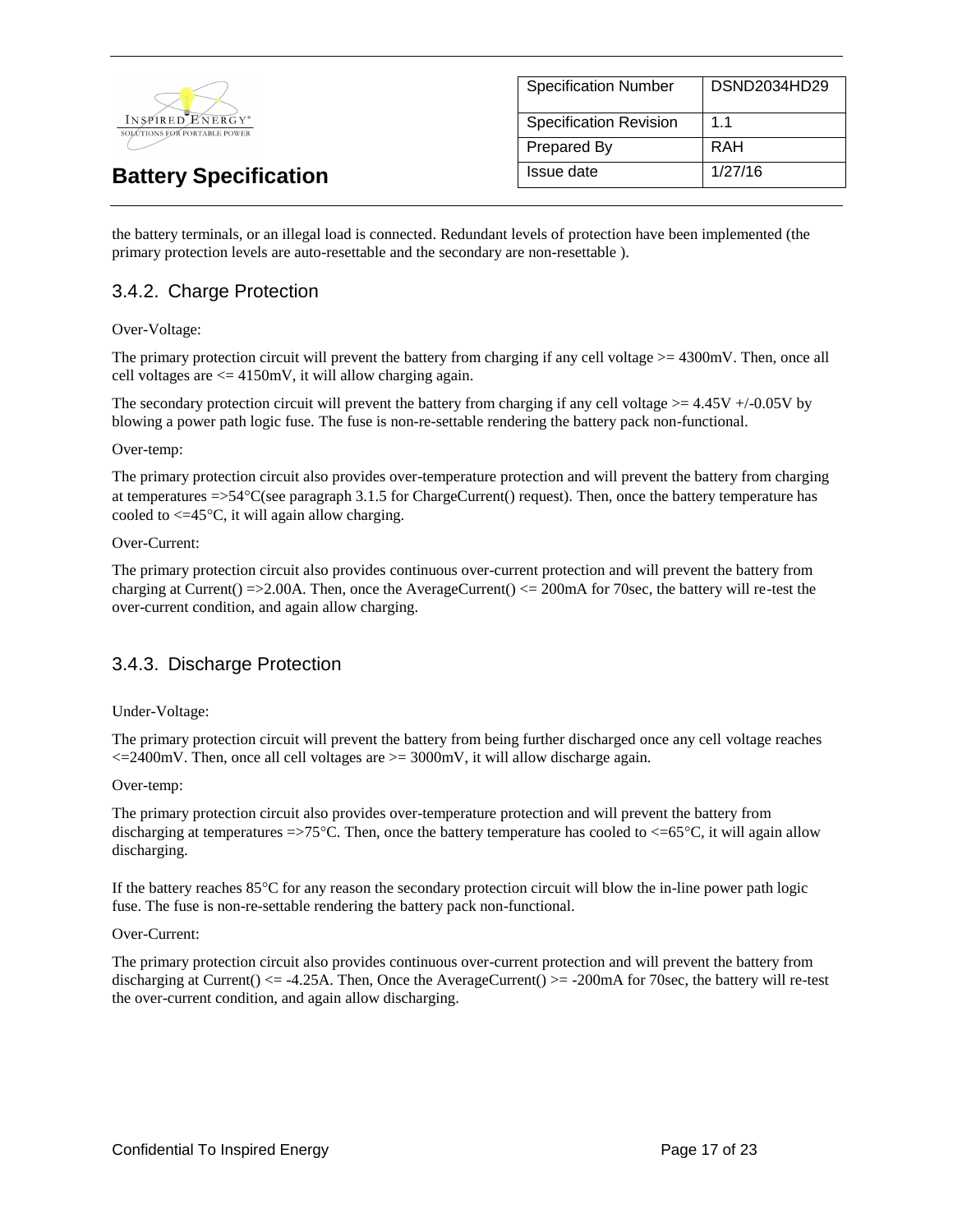

| <b>Specification Number</b>   | DSND2034HD29 |
|-------------------------------|--------------|
| <b>Specification Revision</b> | 11           |
| Prepared By                   | RAH          |
| Issue date                    | 1/27/16      |

# 3.4.4. Short-Circuit Protection

The primary protection circuit will prohibit the discharge of the battery if a short-circuit is placed across the battery + / - terminals. Then, once the AverageCurrent() >= -1mA for 70sec, the battery will re-test the short-circuit condition, and again allow discharging.

The pack is design to withstand reasonable in-rush currents without resetting the electronics and without interrupting the discharge cycle. The following graph illustrates the short-circuit/in-rush set points as implemented:

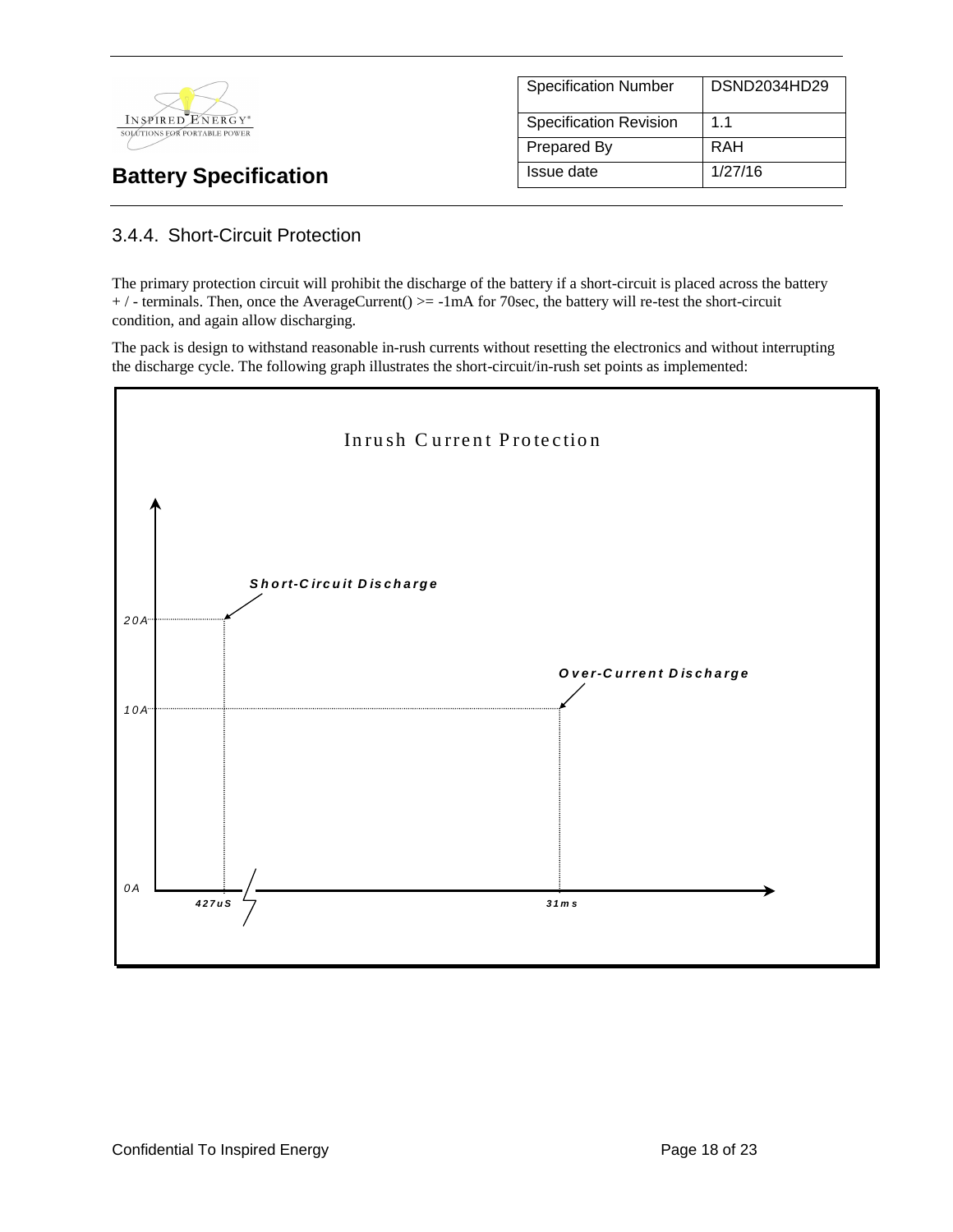

| <b>Specification Number</b>   | DSND2034HD29   |
|-------------------------------|----------------|
| <b>Specification Revision</b> | 1 <sub>1</sub> |
| Prepared By                   | RAH            |
| Issue date                    | 1/27/16        |

# **3.5. Passive Safety Protection**

### 3.5.1. Overview Of Operation

The battery pack is fitted with additional components to protect it against abusive charge and discharge conditions. These are in addition to the electronic protection.

### 3.5.2. Thermal Fuse

A Thermal Fuse is fitted in series with the charge/ discharge path to protect the battery from over temperature. This device goes open circuit if the cell case temperature reaches the fuse's temperature rating of 93 $^{\circ}$ C (+0 $^{\circ}$ C, -5 $^{\circ}$ C). The fuse is non-re-settable rendering the battery pack non-functional.

# 3.5.3. Slow-Blow Current Fuse (Logic Fuse)

A current slow-blow fuse is assembled in series with the battery pack to protect the battery pack against abusive over current over-load. The hold current is rated at 12A for 4 hours (minimum@25C). The fuse is non-re-settable rendering the battery pack non-functional.

# **3.6. Mechanical Specifications**

### 3.6.1. Weight

Approximately 0.23 Kg.

### 3.6.2. Mating Connector

The recommended interconnection mating male connector is AMP P/N 5787422-1 or 5787446-1.

### 3.6.3. Date Code/Serial Number

#### IE YYWWRR

#### SN SSSSS XZZAh

 $IE =$  Inspired Energy Newberry facility YY = Calendar Year WW = Calendar Week RR = Battery revision SSSSSS = Serial Number  $X =$  the cell supplier ZZAh = the stored energy of the battery in Amp hours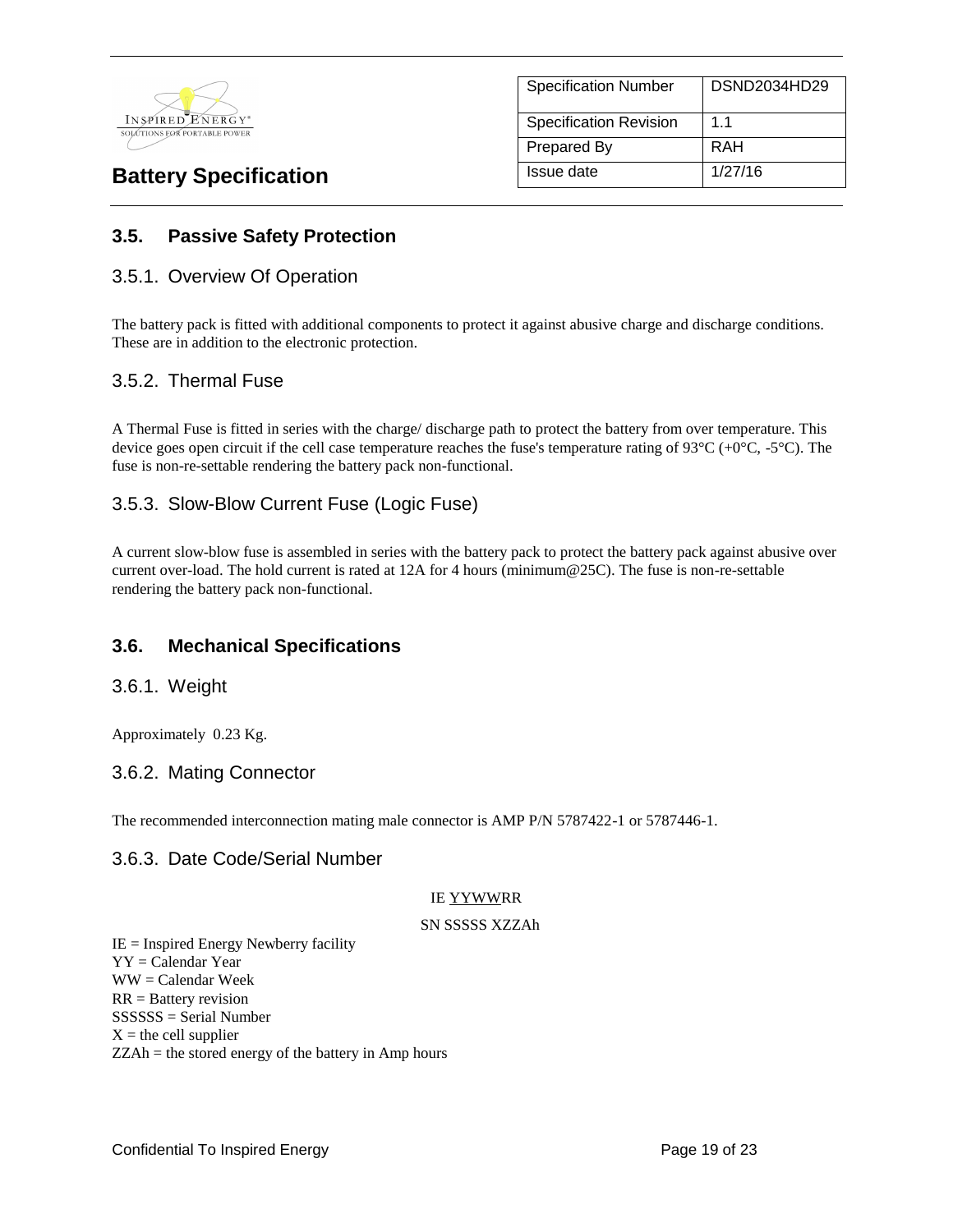

| <b>Specification Number</b>   | DSND2034HD29   |
|-------------------------------|----------------|
| <b>Specification Revision</b> | 1 <sub>1</sub> |
| <b>Prepared By</b>            | RAH            |
| Issue date                    | 1/27/16        |

# 3.6.4. Packaging

The batteries are packaged in bulk.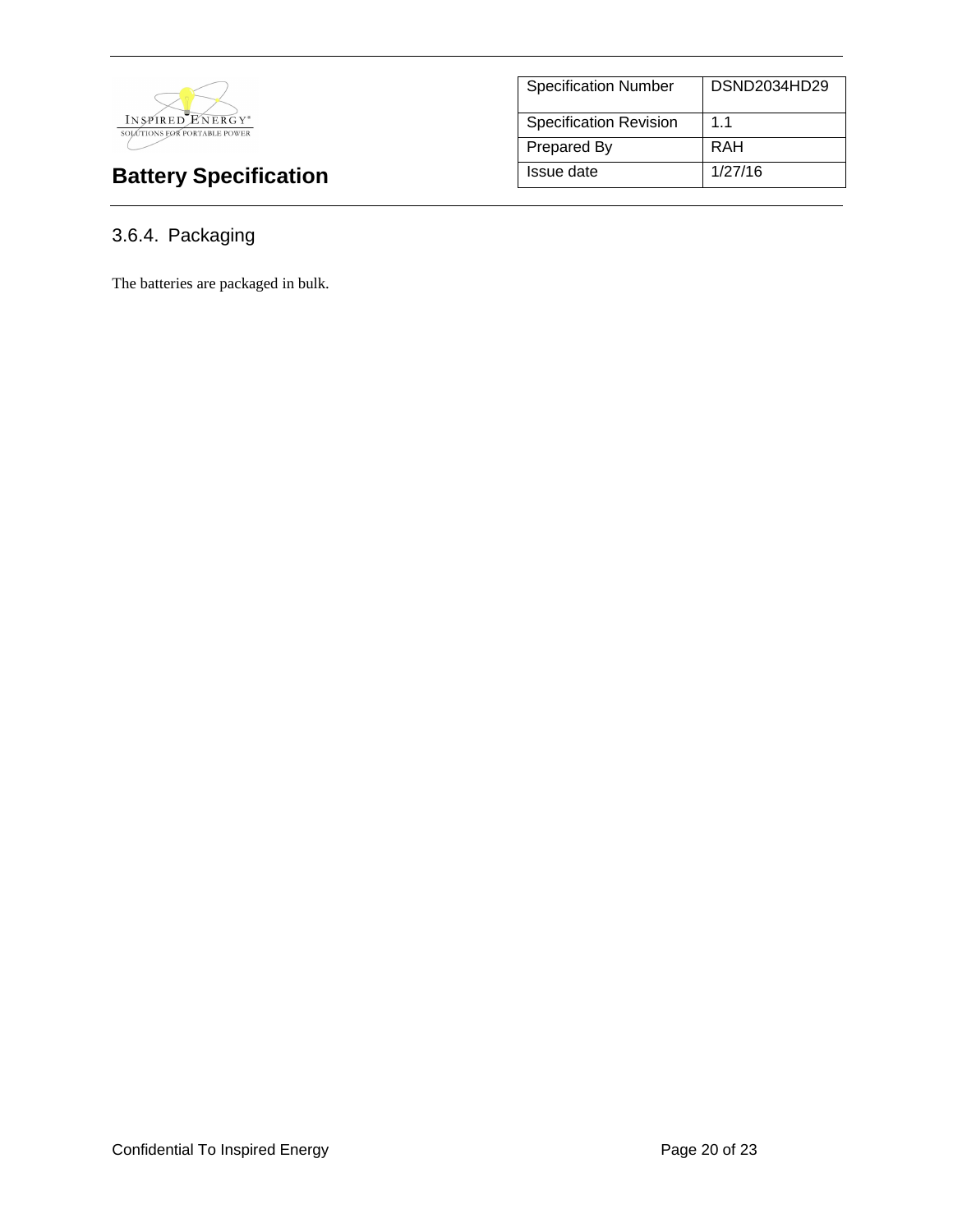

| <b>Specification Number</b>   | DSND2034HD29 |
|-------------------------------|--------------|
| <b>Specification Revision</b> | 1.1          |
| <b>Prepared By</b>            | RAH          |
| Issue date                    | 1/27/16      |

# 3.6.5. Mechanical Drawing

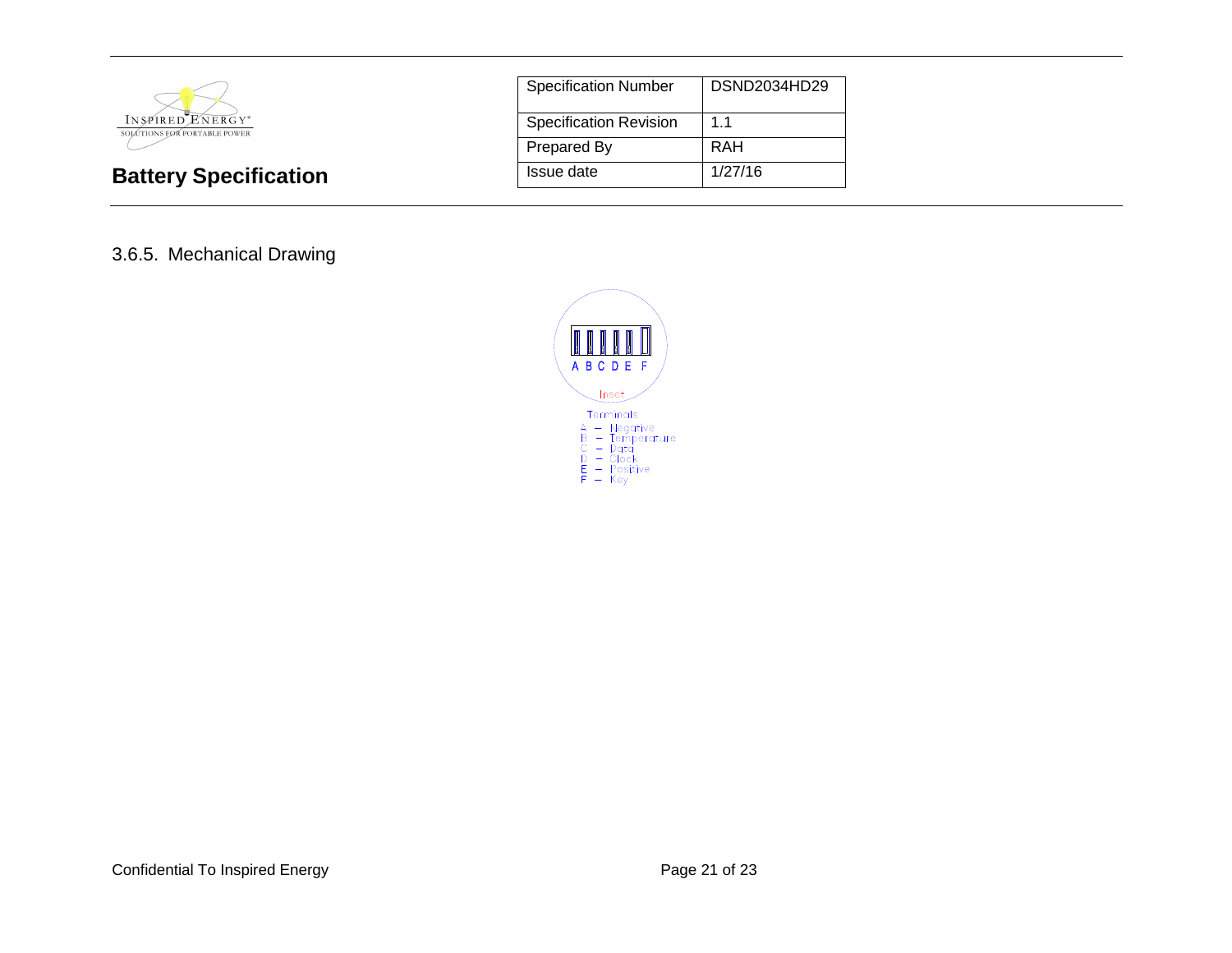

**Battery Specification** 

| <b>Specification Number</b>   | DSND2034HD29 |
|-------------------------------|--------------|
| <b>Specification Revision</b> | 11           |
| <b>Prepared By</b>            | RAH          |
| Issue date                    | 1/27/16      |



Confidential To Inspired Energy **Page 22 of 23** Page 22 of 23